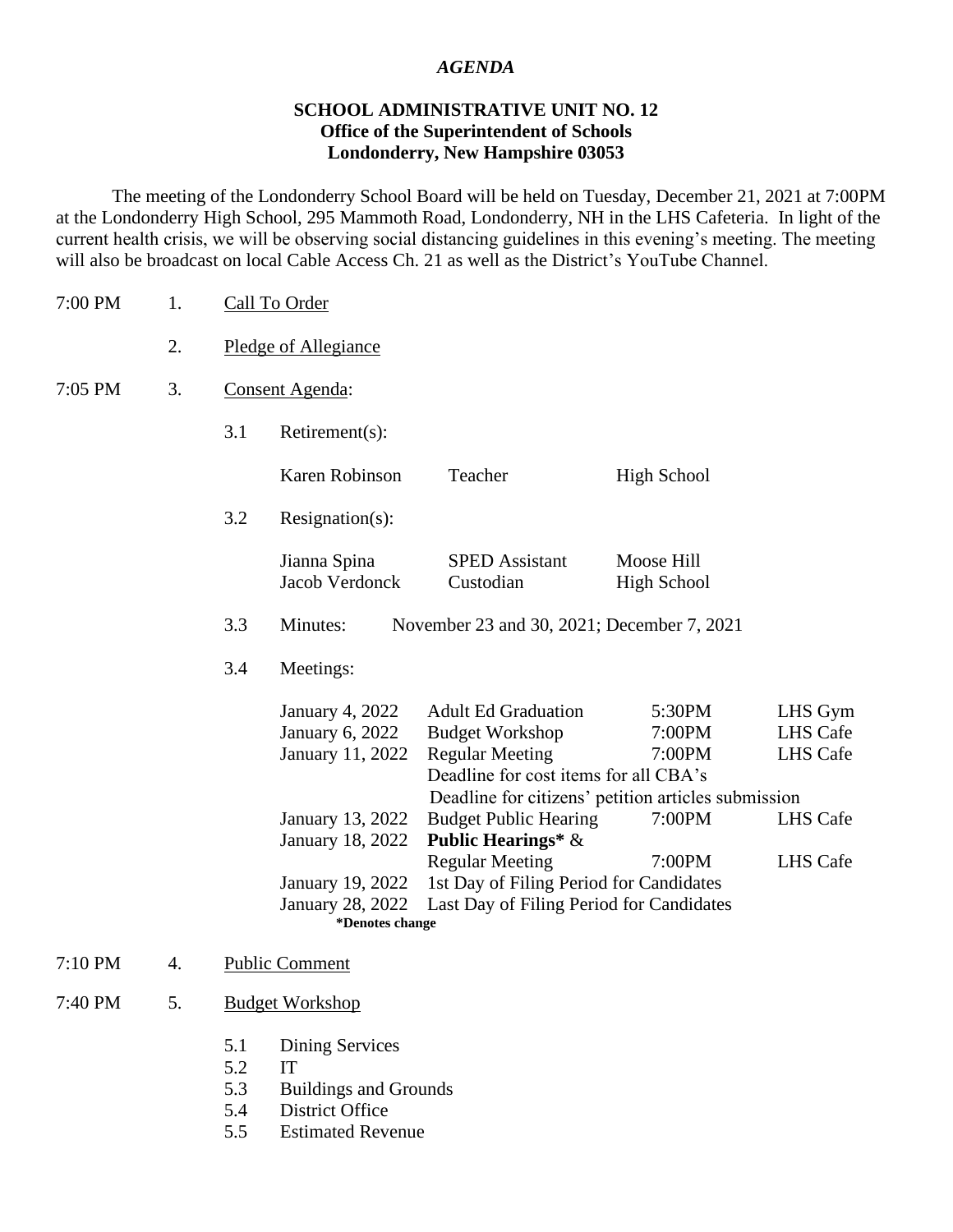### 8:40 PM 6. Announcements and Presentations

- 6.1 Filing Period for Candidates First Day is Wednesday, January 19, 2022 and Last Day is Friday, January 28, 2022
	- One (1) School Board Member 3 year term
	- One (1) School Board Member 2 year term
	- One (1) Moderator 3 year term
	- One (1) Treasurer 3 year term
	- One (1) School District Clerk 3 year term

To make arrangements to file, please contact Kerri Stanley, Interim School District Clerk at (603) 860-9369. Ms. Stanley will be at the School District Office from 3:00PM to 5:00PM on Friday, January 28, 2022, for the purpose of final filing

- 6.2 COVID Update Scott Laliberte
- 7. Adjournment

(Please note: In addition to the items listed on the agenda the Board may consider other matters not on the posted agenda and they may enter a non-public session or convene in a non-meeting session in accordance with RSA 91-A if the need arises.)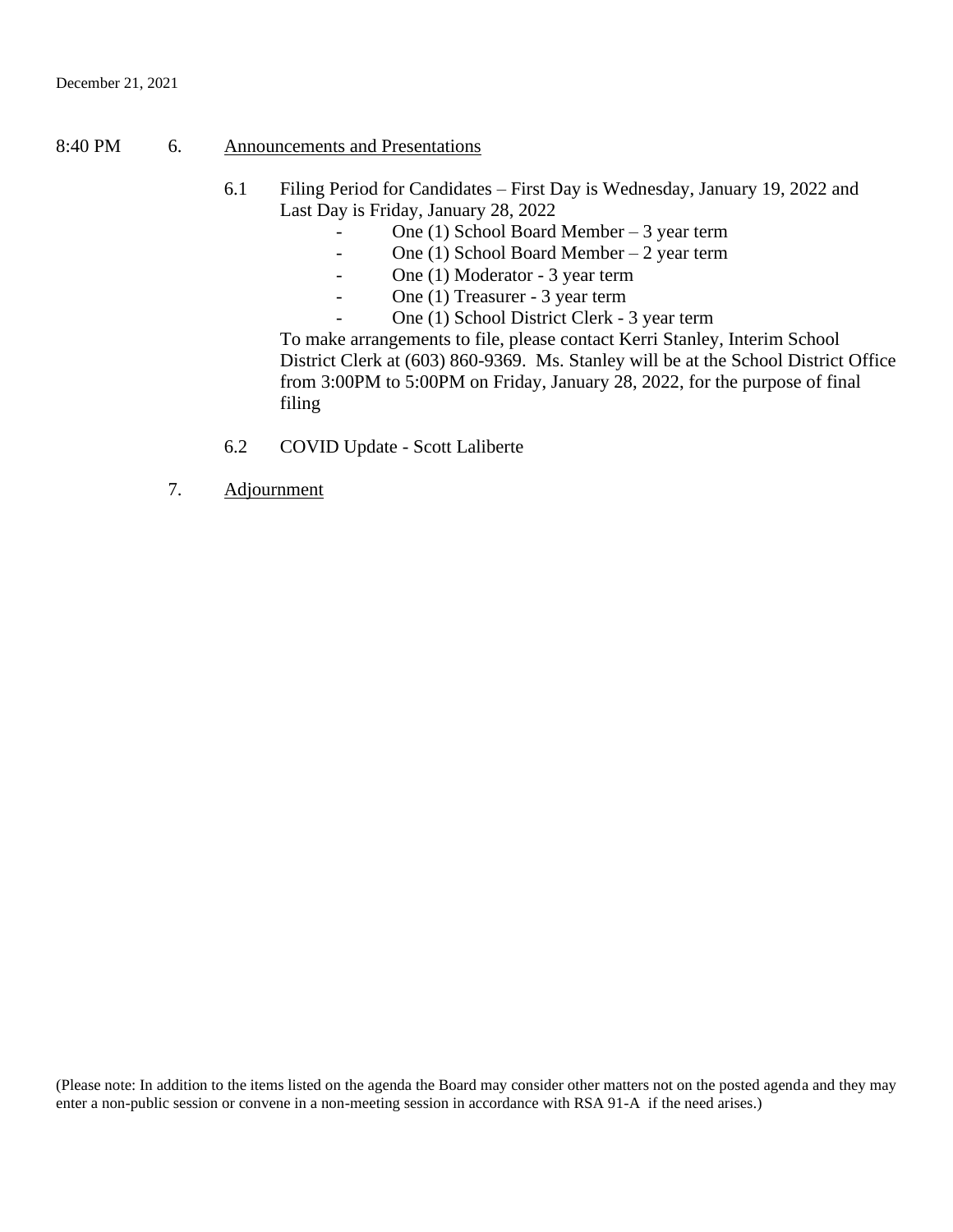### *AGENDA*

# **SCHOOL ADMINISTRATIVE UNIT NO. 12 Office of the Superintendent of Schools**  5 **Londonderry, New Hampshire 03053**

The meeting of the Londonderry School Board will be held on **Tuesday, November 23, 2021** at 7:00PM at the Londonderry High School, 295 Mammoth Road, Londonderry, NH in the LHS Cafeteria. In light of the current health crisis, we will be observing social distancing guidelines in this evening's meeting.

10 The meeting will also be broadcast on local Cable Access Ch. 21 as well as the District's YouTube Channel. In attendance were School Board members: Mr. DePasse, Amy Finamore, Mrs. Hendricks, Mrs. Loughlin and Mr. Slater. Also in attendance were Superintendent, Mr. Laliberte, Business Administrator, Mr. Curro and School Board Secretary, Lisa Muse.

Also in attendance were Budget Committee members: Jennifer Kenney, Christine Patton, Chad Franz, 15 Tim Siekmann, Joseph Gagnon, Steve Breault and Jonathan Kipp.

**1. Call To Order**: The meeting was called to order at 7:00PM by Amy Finamore.

o.

**2. Pledge of Allegiance**: The Pledge of Allegiance was led by Amy Finamore

**3. Consent Agenda**:

| 20 | 3.1 | <b>Meetings:</b>         |                        |        |                 |
|----|-----|--------------------------|------------------------|--------|-----------------|
|    |     | <b>November 30, 2021</b> | <b>Regular Meeting</b> | 7:00PM | <b>LHS Cafe</b> |
|    |     | December 7, $2021*$      | <b>Budget Workshop</b> | 7:00PM | <b>LHS Cafe</b> |
|    |     | December 14, $2021*$     | <b>Budget Workshop</b> | 7:00PM | <b>LHS Cafe</b> |
|    |     | December 21, 2021*       | <b>Budget Workshop</b> | 7:00PM | <b>LHS Cafe</b> |
| 25 |     | *Denotes changes         |                        |        |                 |

Mr. Slater discussed the High School football team and the big win last Saturday for the Championship game. The team worked so hard from day one and he thanked the coaching staff and training staff. He also thanked the band, cheerleading squad, fans and parents for partaking in such an accomplishment. 30 He also thanked the Superintendent, faculty and their staff and wishes everyone a Happy Thanksgiving.

# **4. Superintendent's Report**:

**4.1 Budget Presentation - Scott Laliberte and Peter Curro:** Mr. Curro mentioned that the Department of Education has reached out to Districts to let them know that in calculating some numbers 35 when they added some columns, they didn't alert all the Districts that the wrong column was read. He distributed sheets that reflect the correct numbers. Mr. Laliberte continued with a short introduction of the budget process and the budget book. He is advancing tonight a budget that represents the fiscal support needs to carry out the mission and expectations of the School District for the 2022-2023 school year. This budget features a minimal difference between the proposed and the default budgets. The

- 40 focus is on building our capacity to recover student learning. The focus is on building effectiveness of existing programs, as opposed to introducing new ones. He discussed that the Superintendent's proposed budget is \$83,107,237 which is an increase of \$1,609,781 or a 1.98% increase over the current year approved budget. The Default Budget is \$82,855,538 which is an increase of \$1,358,082 or 1.67% over the current year approved. The Superintendent's proposed budget is \$251,699 over default. The
- 45 District has put the priority on the recovery of learning loss. We have been looking at a lot of data to see where we are and where we need to be and recover some of the learning loss. He discussed the three main priorities of establishing the budgets.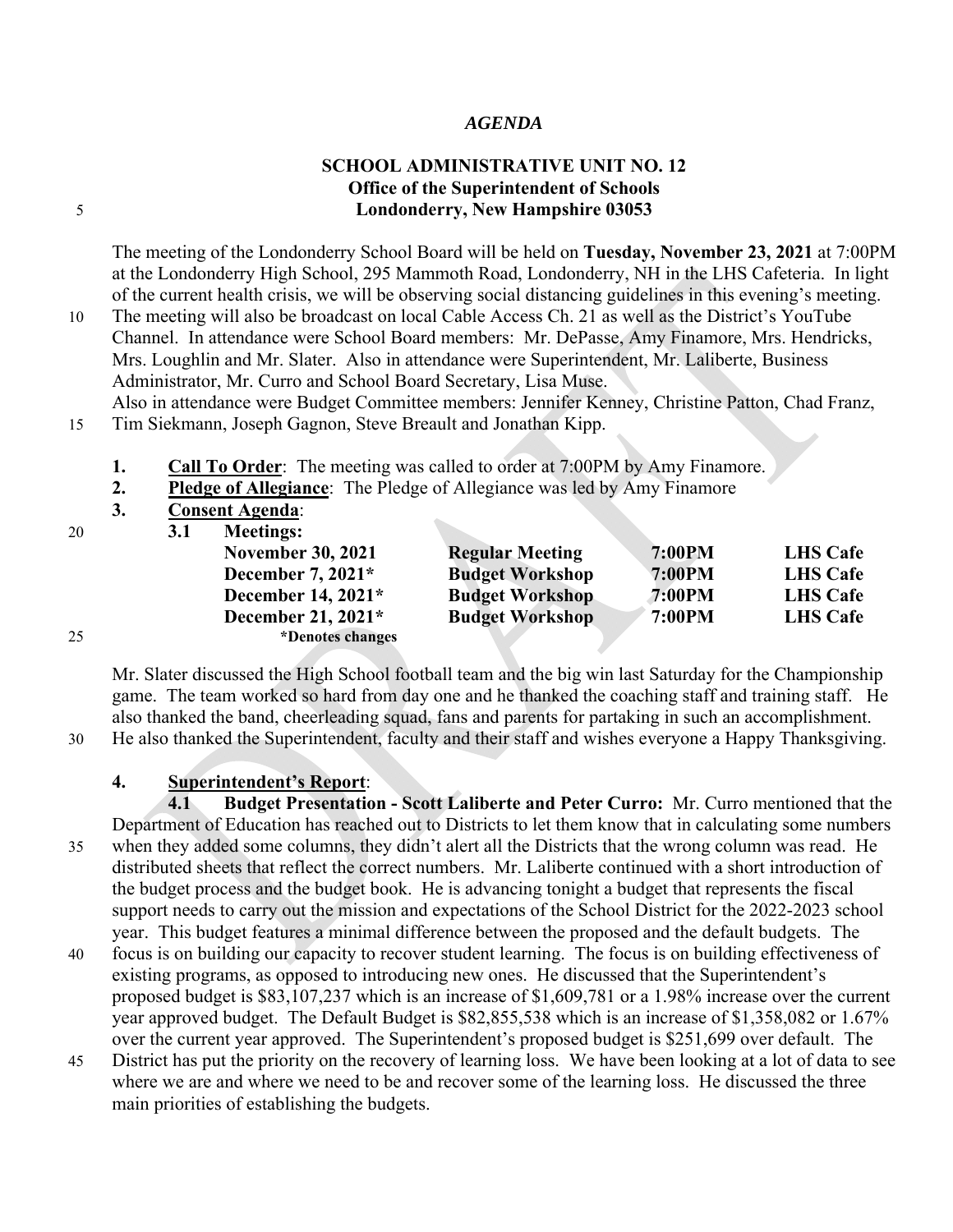They try to right size the staffing plans on the different levels. Enrollment is 44 students higher, and it does continue to fluctuate. We will take a closer look at this during the budget process. Work is continuing on the development of the 10-year master plan. The District has a study group that

- is looking for returning the District Office to the original site and we will talk about that more also. The 5 District continues to level our ESSER funds – Learning recovery, expanded summer school, tutoring, before and after school help is our first priority and the second is development of the infrastructure of the District. We are trying to utilize ESSER 3 grants for that purpose to keep that off the local taxpayer. The District is currently in negotiations with LEA (teachers union) and progress is being made towards a new agreement. We will update the Board. They will also be negotiating with Allied Health, which are
- 10 the nurses and therapists. The Board will see those two negotiations in the coming weeks. Mr. Curro discussed the COVID grants are not in this budget book at all. He discussed Table 1/Financial Impact that shows local ed property tax and compared it to the surrounding towns. Table 2 shown on page 21 is the Equalized Valuation per Pupil. It calculates how hard the tax rate works. Table 3 is the Per Pupil costs for all levels. He explained the default budget and the creation of that budget. The default is a
- 15 fallback number that if the voters don't agree with the budget that the alternate number gets adopted to be spent for local education. He discussed the format of the budget book and the supporting documentation. Page 45 and 46 provided the crosswalk from the current operating budget to the proposed and the calculated default. He urged everyone to read the executive summaries before the topics are discussed. The Executive Summaries tell the story of what the goals/weaknesses/strengths are
- 20 and how it will be funded. Mr. Laliberte said he looks forward to this process and how to best explain the complexities of the District and convert to a budgetary mindset. Mr. Curro mentioned that the budget is on the website.

The Budget document was distributed at the meeting.

# **5. Adjournment**:

# *Mrs. Hendricks made a motion to adjourn the meeting. Mr. DePasse seconded the motion. The motion passed by a vote of 5-0.*

30

25

The meeting was adjourned at 7:31PM.

Respectfully submitted,

#### 35

Lisa Muse School Board Secretary

<sup>40</sup>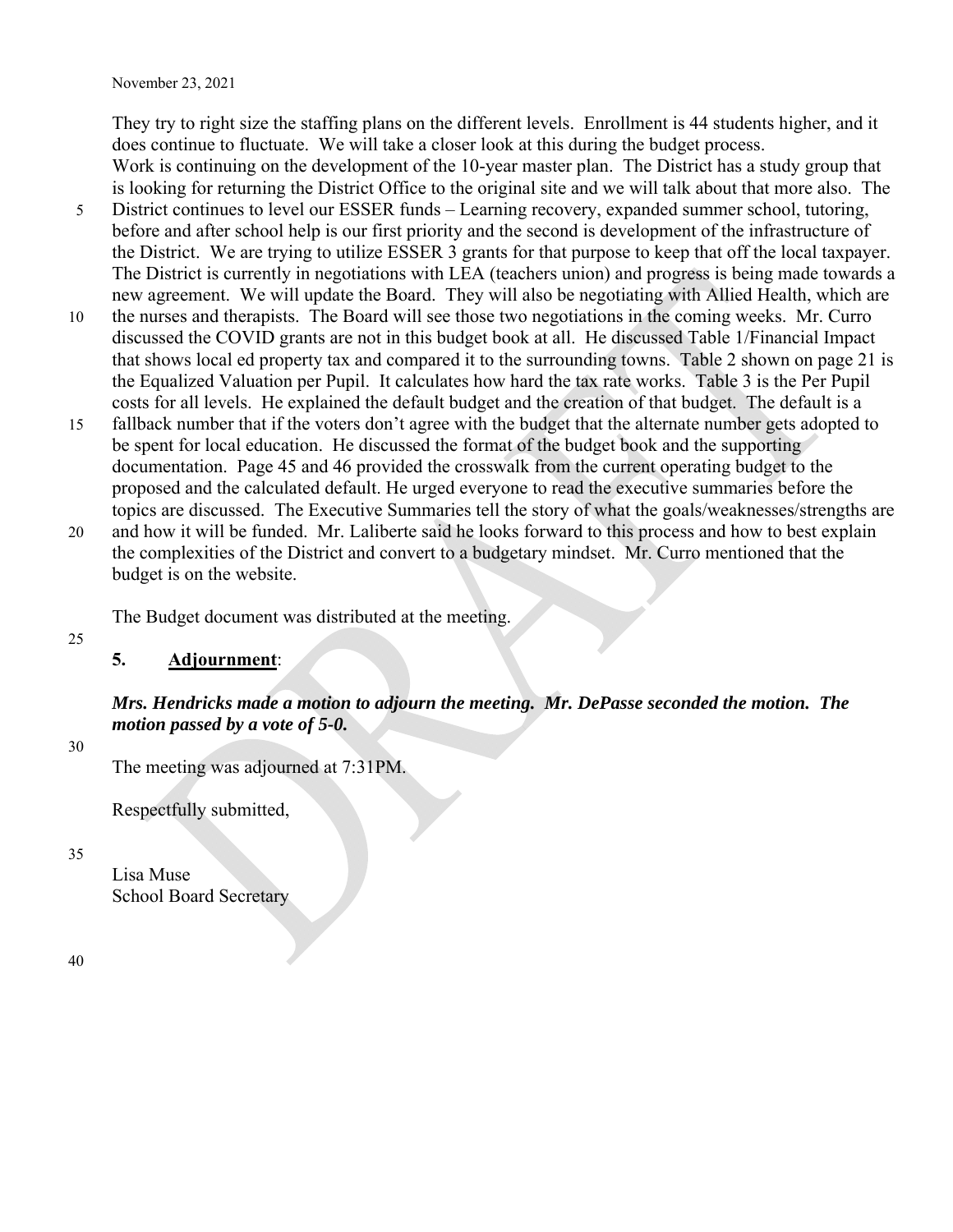| From:    |  |
|----------|--|
| Sent:    |  |
| To:      |  |
| Subject: |  |

Amy Finamore Wednesday, November 17, 2021 6:57 PM Lisa Muse Fw: LMS masking and lunches 11/30 minutes

From: Michelle Costarelli

Sent: Wednesday, November 17, 2021 6:33 PM

To: SchoolBoard <schoolboard@londonderry.org>; Scott Laliberte <slaliberte@londonderry.org>; frank.edelblut@doe.nh.gov<frank.edelblut@doe.nh.gov>; governorsununu@nh.gov<governorsununu@nh.gov>; William Van Bennekum <wvanbennekum@londonderry.org>; David Sutherland <dsutherland@londonderry.org>; Bob

Slater <bslater@londonderry.org>  $Cc$ :

**Subject: LMS masking and lunches** 

School board, superintendent, Governor, Staff-

I'm writing today to inform you that my sons came home today asking why they are sent to a prison 6 hours a day. Why they can no longer sit next to their friends at Lunch and are not allowed to talk. They said there are more teachers on duty now-feels like prison guards waking around ensuring they don't talk.

They also pointed out how kids seated on the staging are Seated closer together than the kids at the lunch tables & it doesn't make sense. These rules are ridiculous and even the kids can see how insane the rules are when the leave and go to all their after school sports, social gathering etc

Governor take action - schools should not have the ability to choose for me or my children! Enforcing masks and telling children they are not allowed to speak at lunch while they eat is beyond words.

My boys were kept home last year to avoid this nonsense and should not be forced to feel like they are "in prison" or not allowed to talk. Have you been to a restaurant, sporting event? How about a grocery store? These kids can go anywhere else but school and choose to not wear a mask. Also when needed you are doubling buses and cramming kids into buses due to driver shortages, does covid rules not exist when you need to make a change? And not all kids wear masks properly on buses so saying required there is not a valid response as they are not even technically "public transportation" and shouldn't be required for kids on the bus either. That point was also ignored when pointed out to the board previously.

There is no emergency order, there is no mandate, there is no reason to force this on the kids. Mental health is declining and you taking away time for them to socialize and instilling fear of talking now?

Masks should be optional - those who choose to have kids wear one should be able to, forcing all kids to and taking away their ability to speak is insanity.

Children are speaking up, children are complaining - just because your insane rules try to scare them into following the nonsense rule, literally no speak, it doesn't mean they are ok with it, agreeing to it not are their parents. It's called respect but they are coming home complaining and their voices should be heard.

My son would like this email added and even read to the school board & included in the minutes as he feels the kids voices of this prison like treatment needs to be heard by the board, the Governor, the school and it needs to be

 $\mathbf 1$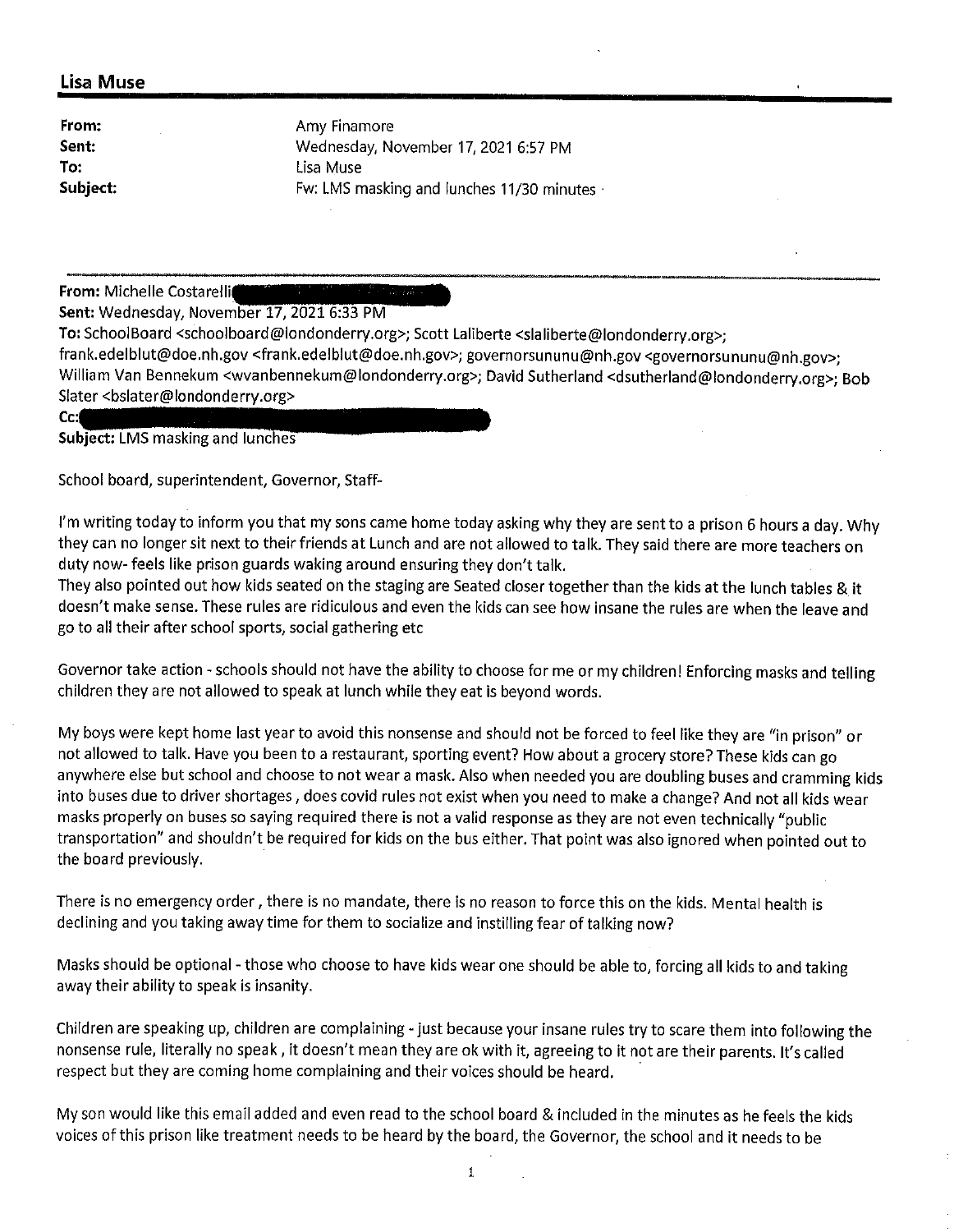addressed and I couldn't agree more with him!

The Costatrelli's Londonderry, NH

Sent from my iPhone

 $\cdot$ 

 $\mathcal{L}_{\mathbf{r}}$ 

 $\ddot{\phantom{0}}$ 

 $\bar{z}$ 

 $\ddot{\phantom{a}}$ 

 $\bar{z}$ 

 $\bar{z}$ 

 $\hat{\boldsymbol{\beta}}$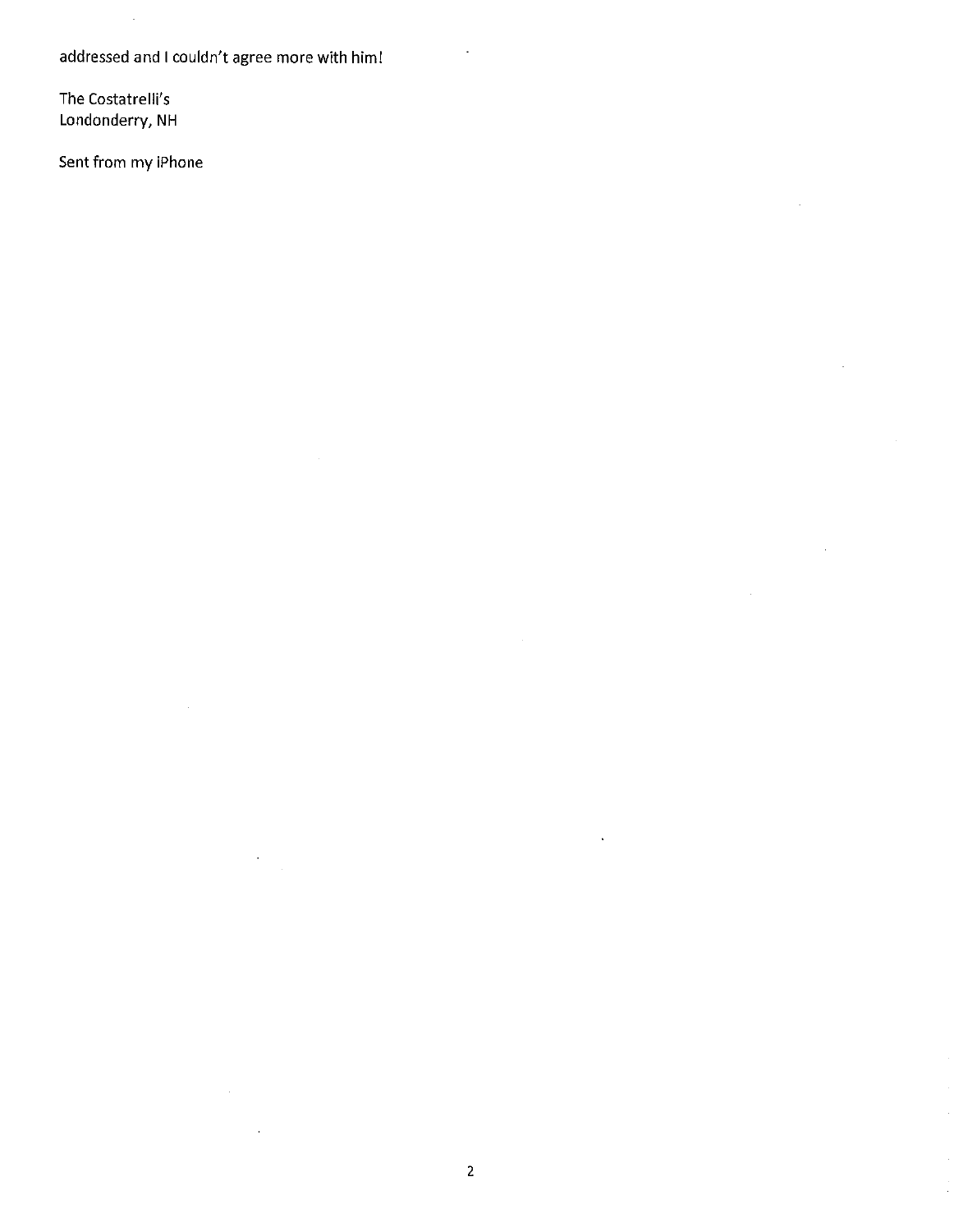# **SCHOOL ADMINISTRATIVE UNIT NO. 12 Office of the Superintendent of Schools Londonderry, New Hampshire 03053**

- 5 The meeting of the Londonderry School Board was held on **Tuesday, November 30, 2021,** at 7:00PM at the Londonderry High School, 295 Mammoth Road, Londonderry, NH in the LHS Cafeteria. In light of the current health crisis, we will be observing social distancing guidelines in this evening's meeting. The meeting will also be broadcast on local Cable Access Ch. 21 as well as the District's YouTube Channel. In attendance were School Board members: Amy Finamore, Mrs. Hendricks, Mrs. Loughlin
- 10 and Mr. Slater. Also in attendance were Superintendent, Mr. Laliberte, Business Administrator, Mr. Curro and School Board Secretary, Lisa Muse
	- **1. Call To Order**: The meeting was called to order at 7:00PM by Amy Finamore.
	- **2. Pledge of Allegiance**: The Pledge of Allegiance was led by Amy Finamore.
- 15 Amy Finamore mentioned what is expected of the meetings and the RSAs regarding public input and the boundaries.

# **3. Public Input**: *Mr. Slater made a motion to open public comment. Mrs. Loughlin seconded the motion. The motion passed by a vote of 4-0.*

Theodore Kus, 57 Griffin Road: He discussed the RSA 197:26 which discusses vacancies. He discussed 20 the process to replace a Board member by a voter and he made a petition for this. He also discussed the plan to build a new District Office as well as the size being considered. He continued with a mask discussion and how students are being treated by employees.

Kristina Ciarametaro, Londonderry: She suggested adding a line for the social media policy that staff should not create social media accounts under parents, students or organizations not affiliated with and

- 25 link that to their school email. Mr. Slater inquired as to why she asked for this change, and she mentioned that this did happen, and it was brought to the administrator's attention. She also asked that staff should not encourage students to use social media or post on accounts that are not theirs. Rachael Killian, Londonderry: She discussed a few RSAs and the duties of government officials. She felt that emails are not being responded too or added to the minutes. She asked about the reopening plan
- 30 and the last meeting when Mr. Curro said it is a plan not a policy and looks for clarification. She also referenceed other RSAs and policies and went over their wording. **The Board took a recess at 7:12pm and returned at 7:16pm**. Jamie Tuccolo, Londonderry: He asked about where the touchless faucets stand. He doesn't think it is fair the teachers are telling the kids to pull up their masks. Kids are coming home upset.
- 35 Steve Vargas, Londonderry: He has never seen this town so divided. Not a single kid in NH has died from COVID and why we still go along with this is beyond him. There are more kids admitted to mental hospitals than medical hospitals in this town. He would like to know how many bullying cases there were when masks were optional. He felt politics has come into this matter. Lindsay Haarlander, Londonderry: She discussed test scores and the improvements made. She felt the
- 40 Tier 2 students should be focused on and would like to know how the intervention works at the elementary schools. She would like to know how often the progress is tracked and monitored. In regard to the schedule next year, she felt an intervention block for reading and math could be implemented. Melissa, Londonderry: When someone is home with COVID and logs into Google classroom when is it going to happen that you can have a Zoom with the classroom and not make it the teacher's option. She
- 45 felt above third grade level this needs to happen. What is the point of another Task Force if they disregarded the first one and overruled it. If masks work, then why are cases going up.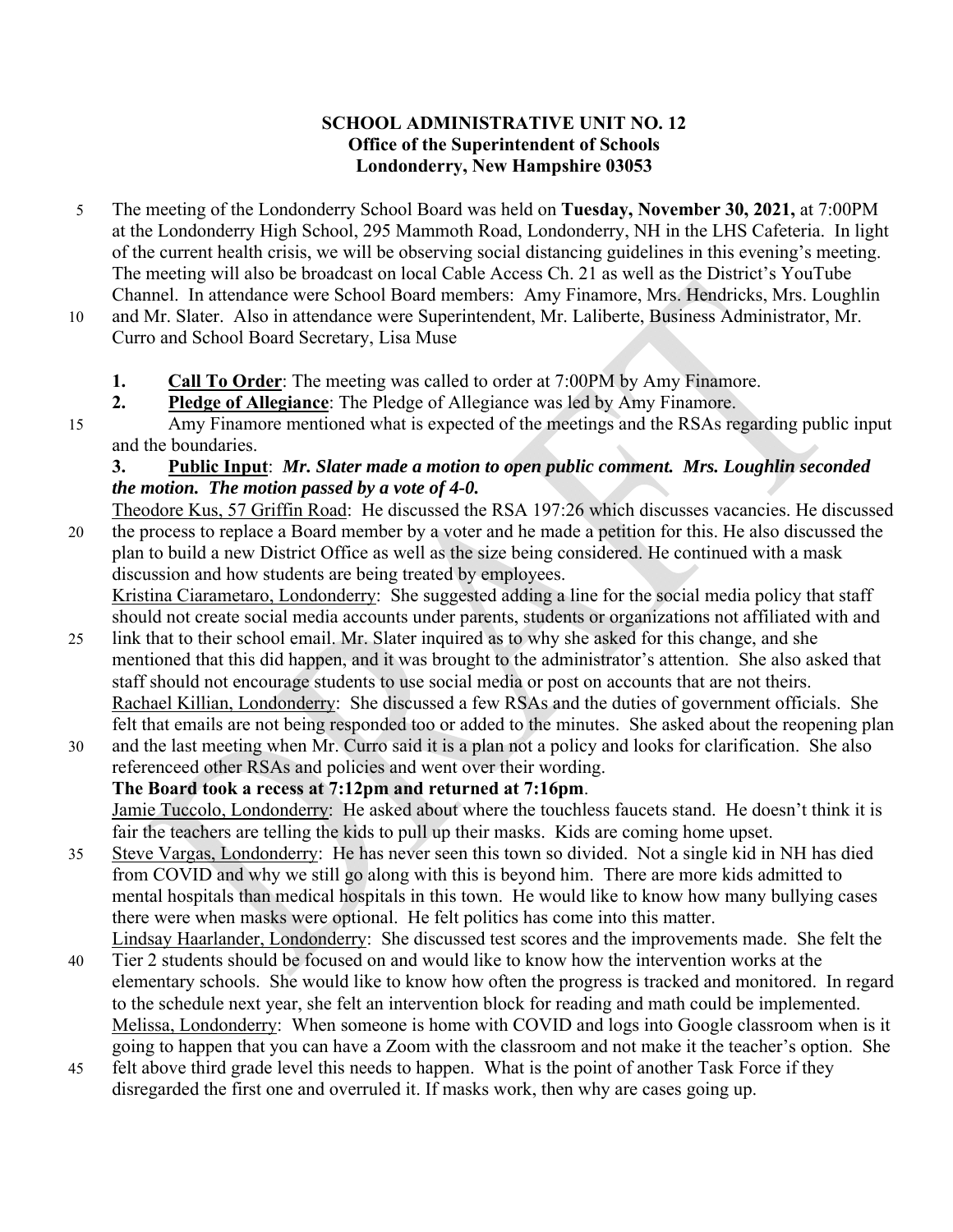Ken, Londonderry: He said the Londonderry Times mentioned the vaccine mandate was going to be addressed at the school during this meeting. He is opposed to having that clinic at a school and feels it is not the right place.

Amy Finamore said in New Hampshire no child is vaccinated without the consent of the parent.

5 Brittany Cavallo, Londonderry: She asked if the Board understands the meaning of child abuse. The mental health of the students should be our priority. Bullying with masks is a real problem. She read social media posts that have been put on social media. She asked if teachers and staff do anything about this. She mentioned that her emails have not been responded to.

### **The Board took a recess at 7:33pm and returned at 7:37pm**.

10 *Mrs. Loughlin made a motion to close public comment. Mrs. Hendricks seconded the motion. The motion passed by a vote of 4-0.* 

### **4. Consent Agenda**: *Mr. Slater made a motion to accept the consent agenda. Mrs. Loughlin seconded the motion. The motion passed by a 4-0 vote.*

| 15 | 4.1 | <b>Retirement(s): Joelle Douglas</b>      | <b>Library Media Specialist</b>                                 | <b>High School</b> |
|----|-----|-------------------------------------------|-----------------------------------------------------------------|--------------------|
|    | 4.2 | <b>Resignation(s): Alexandra Barbelet</b> | <b>SPED</b> Assistant                                           | <b>Moose Hill</b>  |
|    |     | <b>Mackenzie O'Loughlin</b>               | <b>SPED Assistant</b>                                           | <b>High School</b> |
|    | 4.3 | <b>Minutes:</b>                           | November 9, 2021 (Page 8 line 49 was amended to read Mr. Slater |                    |

*agreed to the friendly amendment)* 

| 20 | 4.4 | <b>Meetings:</b> | <b>December 7, 2021</b>  | <b>Budget Workshop</b> | 7:00PM | <b>LHS Cafe</b> |
|----|-----|------------------|--------------------------|------------------------|--------|-----------------|
|    |     |                  | <b>December 14, 2021</b> | <b>Budget Workshop</b> | 7:00PM | <b>LHS Cafe</b> |
|    |     |                  | <b>December 21, 2021</b> | <b>Budget Workshop</b> | 7:00PM | <b>LHS Café</b> |

### **5. Committee Reports**:

- 25 **5.1 Student Council Andrew Zavorotny**: None
	- **5.2 Teacher Liaison**: None

**5.3 School Board Liaisons**: Mrs. Loughlin discussed the Winter Wonderland being held on the Town Common on Saturday, December  $11<sup>th</sup>$  from  $10:00 - 1:00$ PM. There will be games/crafts/food trucks and it's a free event. Mr. Slater discussed the Facility Study Master Plan meeting Friday with the 30 architects. They are moving forward with Task 3 out of 6. The District Office construction drawings got sent out to the committee and there is a meeting Thursday to review, and pricing will go out to review by the January meeting. Amy Finamore mentioned C3 Committee Meeting talked about learning loss.

She discussed iReady assessment program, and she looked at some of the growth. She felt the growth is a testament to students and teachers.

35 **5.4 Administrative Announcements**: Mr. Laliberte talked on behalf of the principals. He discussed the number of activities going on. All schools worked with organizations to provide Thanksgiving baskets this year and food drives were conducted. He gave thanks to the LHS Pay It Forward Club as well as the Boys soccer and hockey teams helped deliver Christmas trees. The LHS Craft Fair was a huge success. There is a Holiday gift drive. The Middle School student body is 40 contributing to Toys for Tots and assisting families who have children hospitalized over the holidays.

**Filing Period for Candidates – First Day is Wednesday, January 19, 2022 and Last** 

**Day is Friday, January 28, 2022** 

- **One (1) School Board Member 3-year term**
- **One (1) School Board Member 2-year term**
- 45  **One (1) Moderator 3-year term** 
	- **One (1) Treasurer 3-year term**
	- **One (1) School District Clerk 3-year term**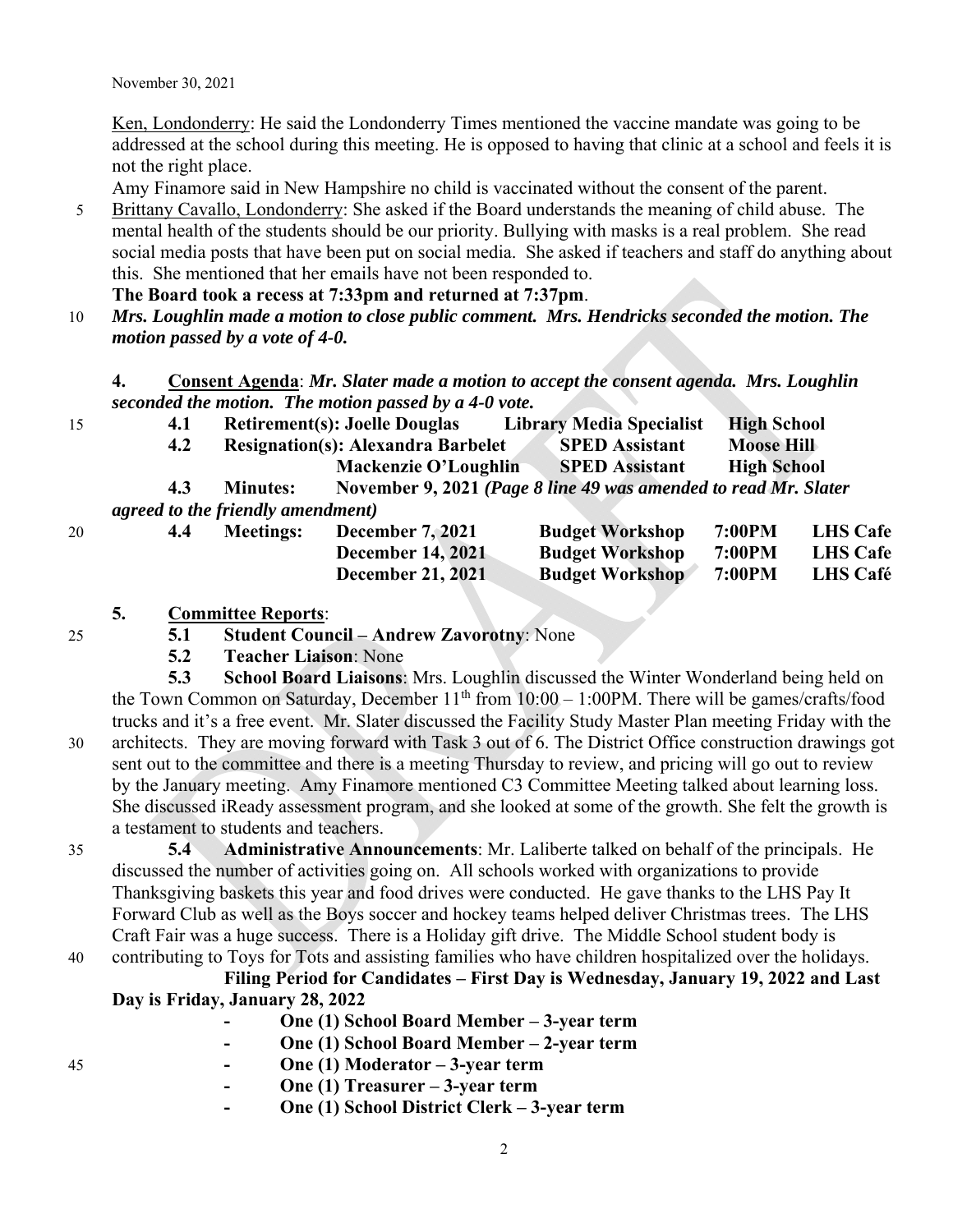**To make arrangements to file, please contact Kerri Stanley, Interim School District Clerk at (603) 860-9369. Ms. Stanley will be at the School District Office from 3:00PM to 5:00PM on Friday, January 28, 2022, for the purpose of final filing**.

## 5 **6. Deliberations**

**6.1 To see what action(s) the Board will take regarding the second reading of the following policies**:

> **Policy GBCE Training and Information Relative to Child Sexual Abuse Prevention Policy GBEA Staff Ethics**

# 10 **Policy GBEAB Mandatory Code of Conduct Reporting Policy GBEBB Employee-Student Relations**

# **Policy GBEBD Employee Use of Social Networking Websites**

Mrs. Meninger made some adjustments to some wording on the employee/student relations and suggested we further edit that line in red to include a staff member should not be alone with a student in

- 15 a room with the door closed, locked or lights off. She will include that edit in the third reading. In regard to the social media policy, she included definitions from RSA 275:73,74 and 75. She also included more language relevant to the policy to ensure both staff and admins could understand what is listed and comply with it. She will also take comment from public comment tonight into consideration and review that.
- 20 *Mrs. Hendricks made a motion to move Policy GBCE Training and Information Relative to Child Sexual Abuse Prevention to the third reading. Mrs. Loughlin seconded the motion. The motion passed by a 4-0 vote.*

*Mrs. Hendricks made a motion to move Policy GBEA Staff Ethics to the third reading. Mrs. Loughlin seconded the motion. The motion passed by a 4-0 vote.* 

- 25 *Mrs. Hendricks made a motion to move Policy GBEAB Mandatory Code of Conduct Reporting to the third reading. Mrs. Loughlin seconded the motion. The motion passed by a vote of 4-0. Mrs. Hendricks made a motion to move Policy GBEBB Employee-Student Relations to the third reading with the edit. Mrs. Loughlin seconded the motion. The motion passed by a 4-0 vote.*  Mrs. Hendricks recommended we take no action on Policy GBEBD Employee Use of Social
- 30 Networking Websites until we hear back from Mrs. Meninger the Director of Human Resources. **6.2 To see what action(s) the Board will take regarding the second reading to rescind the following policies**:

 **Policy GBCC Anti-Fraternization Policy – Staff Policy IJOC-E Volunteer Application Form** 

35 Mrs. Meninger said there were no changes made. *Mrs. Loughlin made a motion to rescind Policy GBCC Anti-Fraternization Policy – Staff and move to the third reading. Mrs. Hendricks seconded the motion. The motion passed by a 4-0 vote.*

*Mrs. Loughlin made a motion to rescind Policy IJOC-E Volunteer Application Form and move to the third reading. Mrs. Hendricks seconded the motion. The motion passed by a 4-0 vote.* 

40 **6.3 To see what action(s) the Board will take regarding the second reading to amend the following policies:**

> **Policy GBCD Background Investigation and Criminal Records Check Policy IJOC Volunteers**

Mrs. Meninger mentions there were no changes made. *Mr. Slater made a motion for Policy GBCD*  45 *Background Investigation and Criminal Records Check to be moved to the third reading. Mrs.* 

*Loughlin seconded the motion. The motion passed by a 4-0 vote.*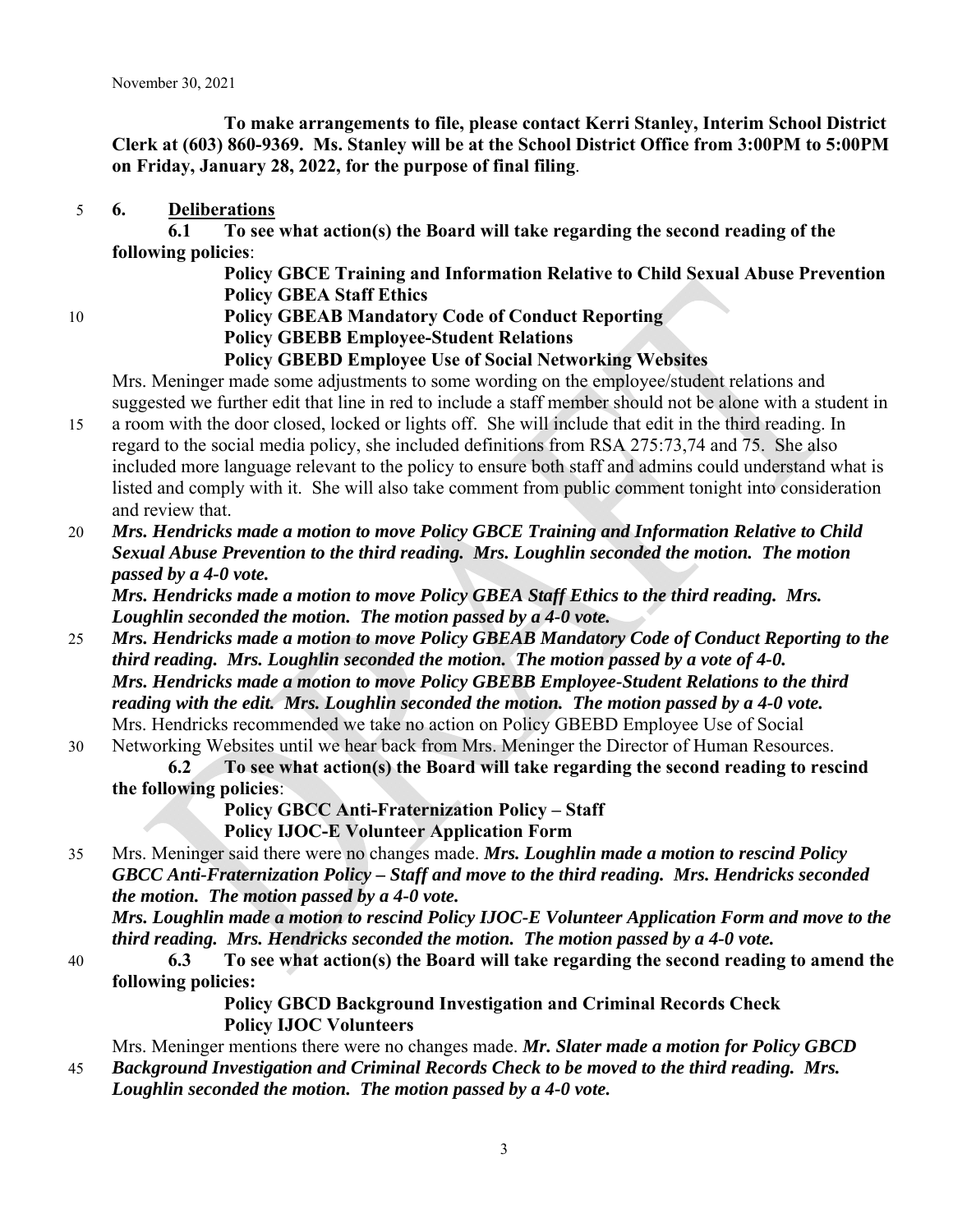November 30, 2021

# *Mr. Slater made a motion for Policy IJOC Volunteers to be moved to the third reading. Mrs. Loughlin seconded the motion. The motion passed by a 4-0 vote.*

# **7. Superintendent's Report**:

5 **7.1 Grades 9-12 Student Performance Data Report - Dan Black**: This information will be on the website tomorrow. He shared the State view, and the literacy tests the past 10 years around the State. Overall, the State dropped 18 points and we dropped 9. We were more prepared for the rigorous standards. He also showed math averages and scores from the Fall compared to the national scores and our scores were higher than national average. He went over the High School data such as graduation 10 rate and college acceptance rates. They looked through 10 years of grades. We are a High School with a very high graduation rate and even over the last two years with COVID it didn't change much. He looked at 10 years of grades for social studies, science, English and math. Dual enrollment is students who are earning credits towards college. Eight years of data was looked at for this. They can do this through Project Running Start or SNHU. In regard to SAT and PSAT tests, there have been too many

- 15 changes with the SATs and PSATs to make a long-term comparison, but he gave a snapshot before COVID and during COVID. Summer school data and enrollment was looked at. With the national clearinghouse date, you can see percentages of how our students perform in terms of earning a degree, in two- and four-year institutions after they leave Londonderry. He gave a summary of conclusions and discussed hybrid and remote impact from 2020-2021. Mr. Slater appreciated the addendum, and his
- 20 eyes were open that we don't just look at the State numbers. This presentation tells us that the State average is not all that it's cracked up to be because Districts test differently. The presentation shows that we rebounded pretty well since COVID, and he appreciated all the data points for comparison. Mrs. Loughlin asked if there has been an uptick in families opting out and Mr. Black said yes. The State mandated an interim test in the Fall, and we had to do that. That was when parents learned they could
- 25 opt out and that translated to the Spring. She asked about dual enrollment and how do we promote it. Kim Lindley-Soucy mentioned the colleges come and discuss with the classes. With COVID, the inperson meetings were stopped so videos were sent. The teachers also encouraged the students to sign up for the courses. They can start sophomore year taking dual enrollment classes. The information is also in our program of studies and when choosing classes this is an opportunity it is discussed with the
- 30 students. Mrs. Hendricks asked about the students that need help. How is the student captured and who puts the plan in place. Mr. Black detailed how the process is along with the High School administration team. Mrs. Finamore asked if they are talking to students about apprenticeships. Mrs. O'Dea said we are working with more employers and apprenticeships. Mrs. Finamore was pleased the fees for summer school were waived and that barrier was removed.
- 35 **7.2 Administrators Feedback on COVID Operations Scott Laliberte**: The information was collaborated from the principals. Mr. Laliberte discussed the current update to the District. Staff deployment adjustments were discussed. The District is also bringing in a registered nurse after New Year's, and she will take on a number of the tasks being done by admins. The District has been contacted that vaccination clinics are available to the community, and they are not mandatory. They are
- 40 holding these on Saturday morning where people could sign up. Those clinics are scheduled in other schools. Looking forward is a big topic. We are all weary and frustrated with the impact, and we would love to see some sort of planning take place for the end game. It is very complicated, but we would like to have a strategy to get back to more normal operations. A thought we have for an end strategy is putting together a District Medical Advisory Committee. This would be composed of community
- 45 members with specific training and expertise in the medical field. More information is in the handout. Another piece that is frontline is the mental health piece. This has taken a toll on the whole community. We want to make sure we are doing everything we can for our students and staff. We currently have a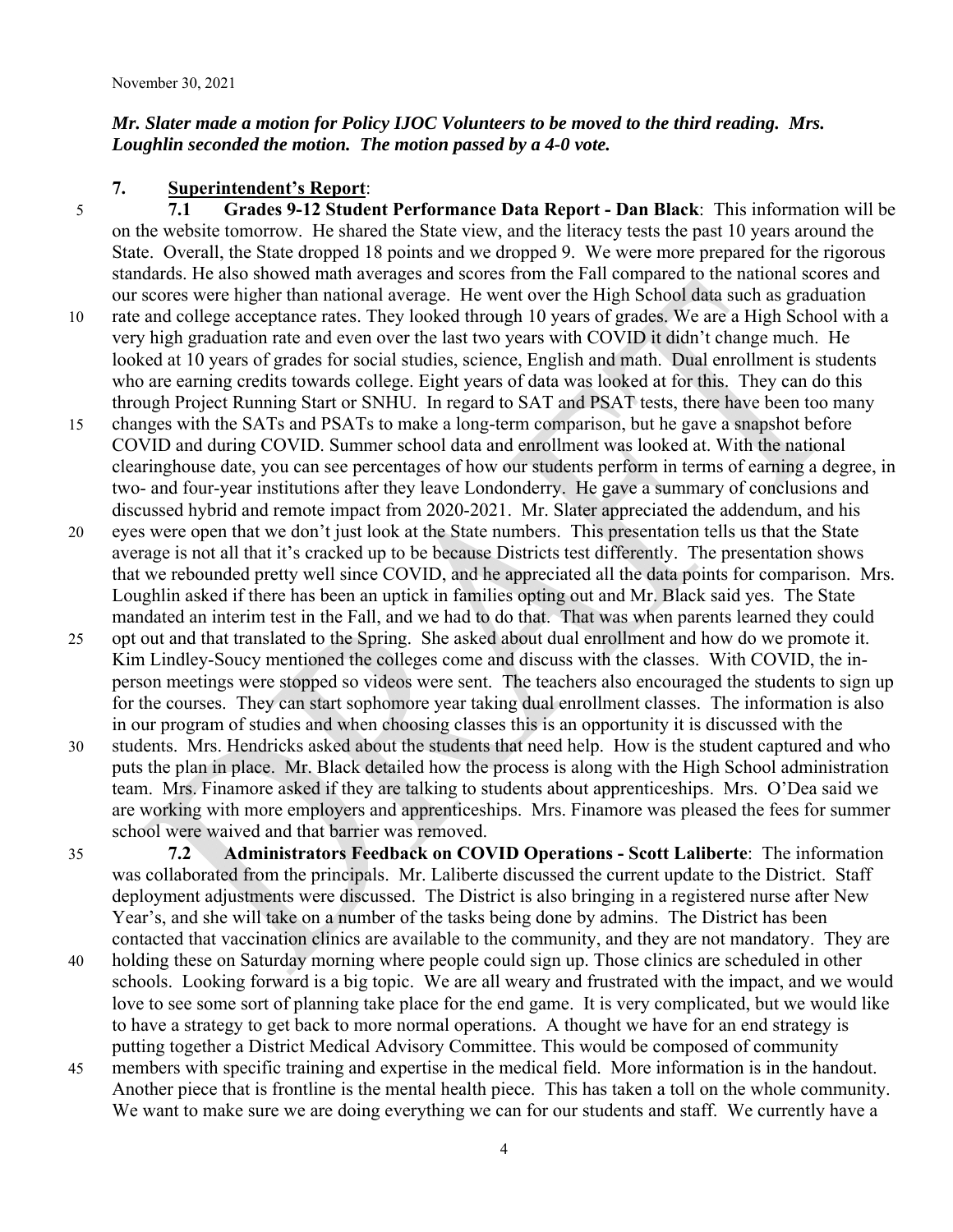Londonderry System of Care Committee that meets regularly and want time to put more resources into that area. He explained that there are legal challenges and questions that need to be resolved before moving forward. There are complex pieces of this equation that need to be looked at. The feedback from the leadership team is we start to moving ahead and how do we transition for the end game. Mr.

- 5 Slater asked if there is a person now that people can send direct questions to instead of Mr. Black and Mrs. Carpinone. Mr. Laliberte said once the nurse comes on board, she can respond to a lot of those pieces. Our goal to get people on the team. The nurse will come on after the winter break. Mr. Slater said a lot of these questions can't be answered and a lot come down to the parents making the decisions. He felt a committee might not be able to address this either. Mrs. Loughlin asked exactly what the nurse
- 10 will be doing. Mrs. Carpinone said right now the plan is this nurse would be out of the District Office and their main role is to support the efforts with Convenient MD. They are still working out the logistics. Rapid tests could be conducted at the District for symptomatic students. The amount of paperwork with the rapid tests is significant and she would oversee this whole process. The District Office clerical staff is supporting Mr. Black and Mrs. Carpinone to clear all the positives and household
- 15 contacts those are roles the nurse would take on. Questions with difficulties will still go to Mr. Black or Mrs. Carpinone to brainstorm with the families and public health and this will be done at the administrative level. Mrs. Loughlin asked if the nurse would be administering the rapid tests and Mrs. Carpinone said yes if they are symptomatic. Mrs. Loughlin asked about the accommodations within the Reopening Plan from the alteration of the Matrix regarding universal masking. Mr. Laliberte said a lot
- 20 of that was around scheduling and logistic issues for athletics, music, and co-curriculars. Mrs. Hendricks mentioned the nurse could be overloaded with students immediately and are they all going to be tested. The demand is the unknown said Mrs. Carpinone. Mr. Laliberte said we are trying to get the students back to class so the parents don't have to wait for the testing. She asked Mr. Laliberte if there is any sense of what his colleagues are doing around the State. He said all are in a reactive mode and
- 25 most are in universal masking. Amy Finamore asked if Mr. Laliberte is looking for an agreement to move forward. Mr. Laliberte said he was asked for thoughts and feedback and that is what he has provided. Mr. Slater would like to ask the admin team about what is going on in the buildings with the students. He understands the social/emotional needs are top priority. The grades are holding steady, and he felt the District as a whole has been affected. He asked Mr. Parent and Mr. Van Bennekum how
- 30 their typical day is. Mr. Parent said the students understand when they had to adjust and transition in an outbreak. The students were confused when the change was made quickly to the universal masking for both students and staff. Academically, they are holding their own. 67% of students made the honor roll which is higher than last year. Consistency works good at the Middle School; grey areas are difficult for that grade level to work with. Mr. Slater said so much time is focused on what is right /wrong with the
- 35 mask and this takes away from teaching and administrating. We need a solution fast. He thought what we had was working and they had something to look forward to. We have parents that want to make a choice for their child that they don't want them in a mask all day. He felt there has to be something we can give them, but he doesn't know what the solution is. He wanted the teachers to be able to teach. The social/emotional part is not just the students, but also the teachers. He suggested working with
- 40 other districts and administrators to see what changes they have had to make and perhaps they can come up with a solution that way. Mr. Black made it clear that once the Board knows the liability making the transition, that is when we can start to make the plan. We just need to be clear with the public the risks and non-risks and once we know, we can make a plan. We are ready for the challenge. Amy Finamore said as a Board we liked the memo and do we want to give the administration the green light to move
- 45 forward with implementing and coming back with updates. Mr. Slater said where do we start there are four pages of actions. He asked Mr. Laliberte where you would start with this program to get us in the right direction. Mr. Laliberte said it would be research and we need to gather information and work with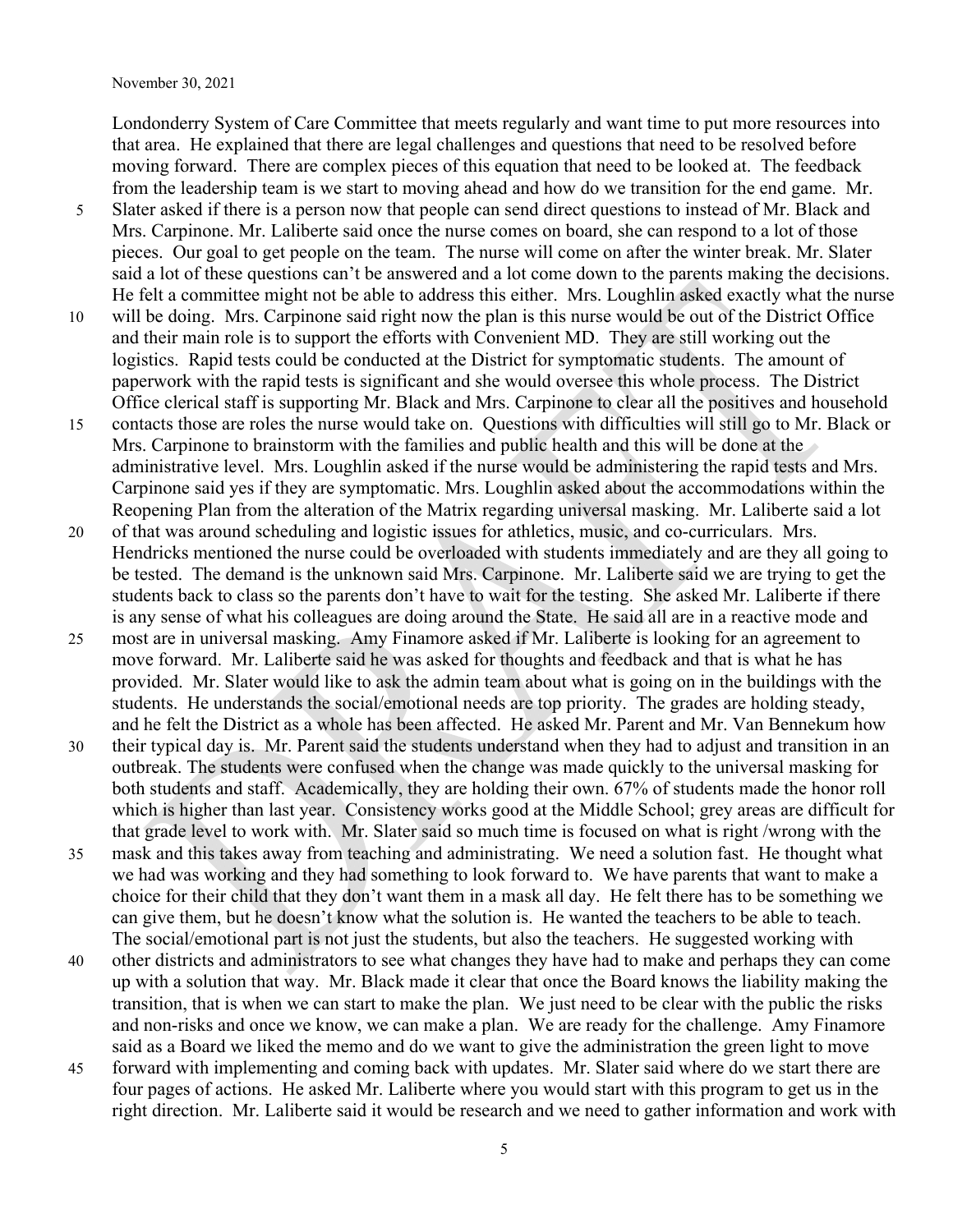November 30, 2021

medical, legal sources and work with other schools and administrators and work with other districts. Mr. Slater would like updates at the beginning over the next few meetings.

**8. Non-Public Session: Non-Public Session requested under RSA 91-A:3, Section II (b) and**  5 **(c)**. *Mrs. Loughlin made a motion to move into Non-Public session requested under RSA 91-A:3, Section II (b) and (c). Mrs. Hendricks seconded the motion. The motion passed by a roll call vote.*

**9. Adjournment**:

10 The meeting was adjourned at 9:18PM.

Respectfully submitted,

15 Lisa Muse School Board Secretary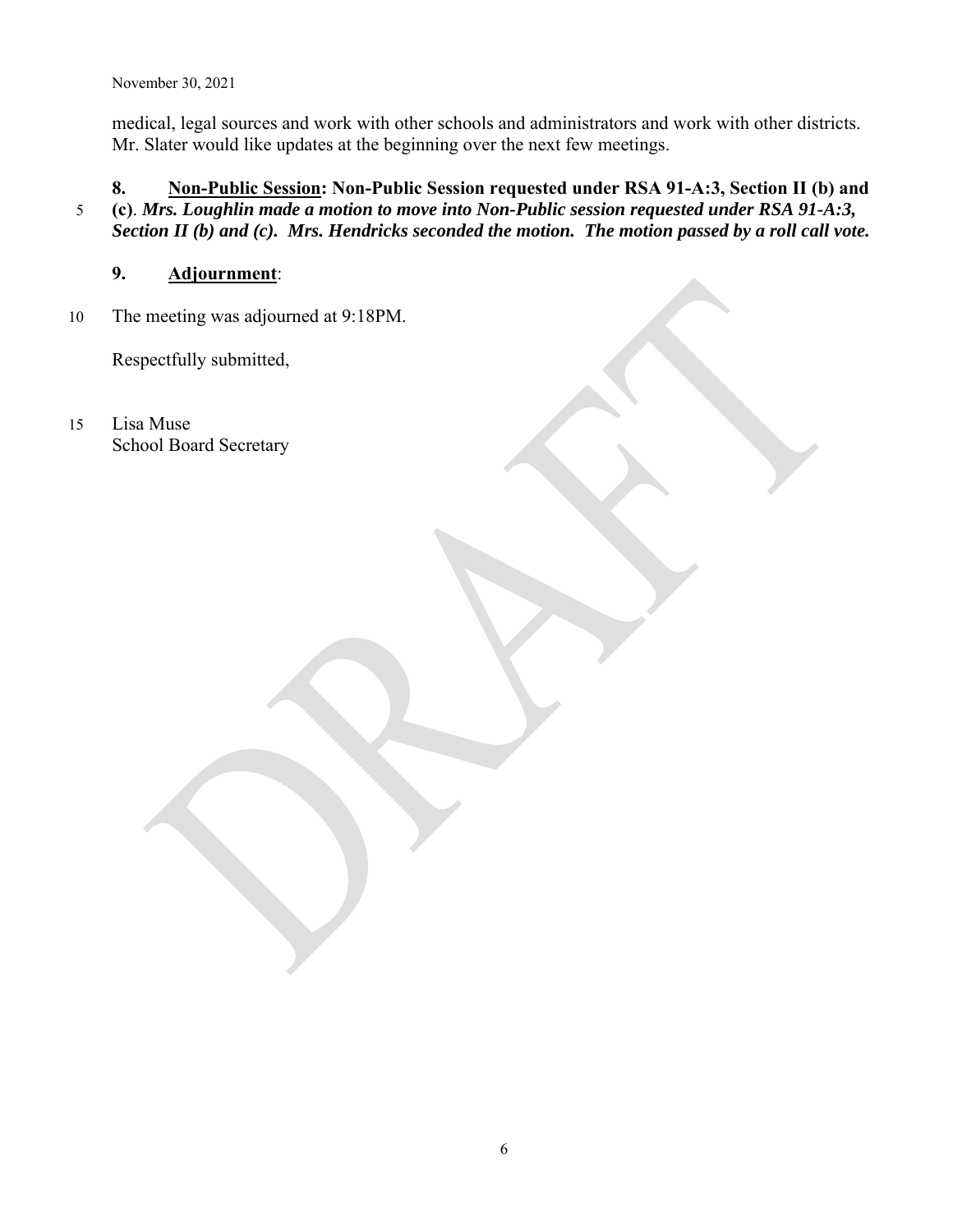Londonderry School Board Non-Public Minutes Tuesday, November 30, 2021

PRESENT: Board Members: Amy Finamore, Mrs. Loughlin, Mrs. Hendricks, and Mr. Slater 5 Superintendent of Schools: Mr. Laliberte Assistant Superintendent: Mr. Black Director of Business Administration: Mr. Curro Director of Human Resources: Mrs. Meninger Director of Finance: Mrs. McKenney

10

Mrs. Hendricks moved, seconded by Mr. Slater and passed unanimously (4-0) to enter nonpublic session under RSA 91-A:3, Section II (b) and (c) at 9:18PM

15 Mrs. Hendricks moved, seconded by Mrs. Loughlin and passed unanimously (4-0) to approve administration's recommendation for an English teacher

Mrs. Loughlin moved, seconded by Mr. Slater and passed unanimously (4-0) to approve administration's recommendation for a computer support specialist

# 20

The Board accepted the Personnel Report of Support Staff nominations

Mrs. Hendricks moved, seconded by Mrs. Loughlin and passed unanimously (4-0) to approve administration's recommendations for four co-curricular nominations

#### 25

Discussion regarding update on negotiations

Mr. Black, Mr. Curro, Mrs. Meninger and Mrs. McKenney exited the meeting at 10:05PM

30 Discussion on personnel with Mr. Laliberte and School Board Members

Mrs. Loughlin moved, seconded by Mr. Slater and passed unanimously (4-0) to exit non-public session at 10:24PM

35 Mrs. Loughlin moved, seconded by Mrs. Hendricks and passed unanimously (4-0) to adjourn public session at 10:24PM

Respectfully submitted,

40

Scott A. Laliberte Superintendent of Schools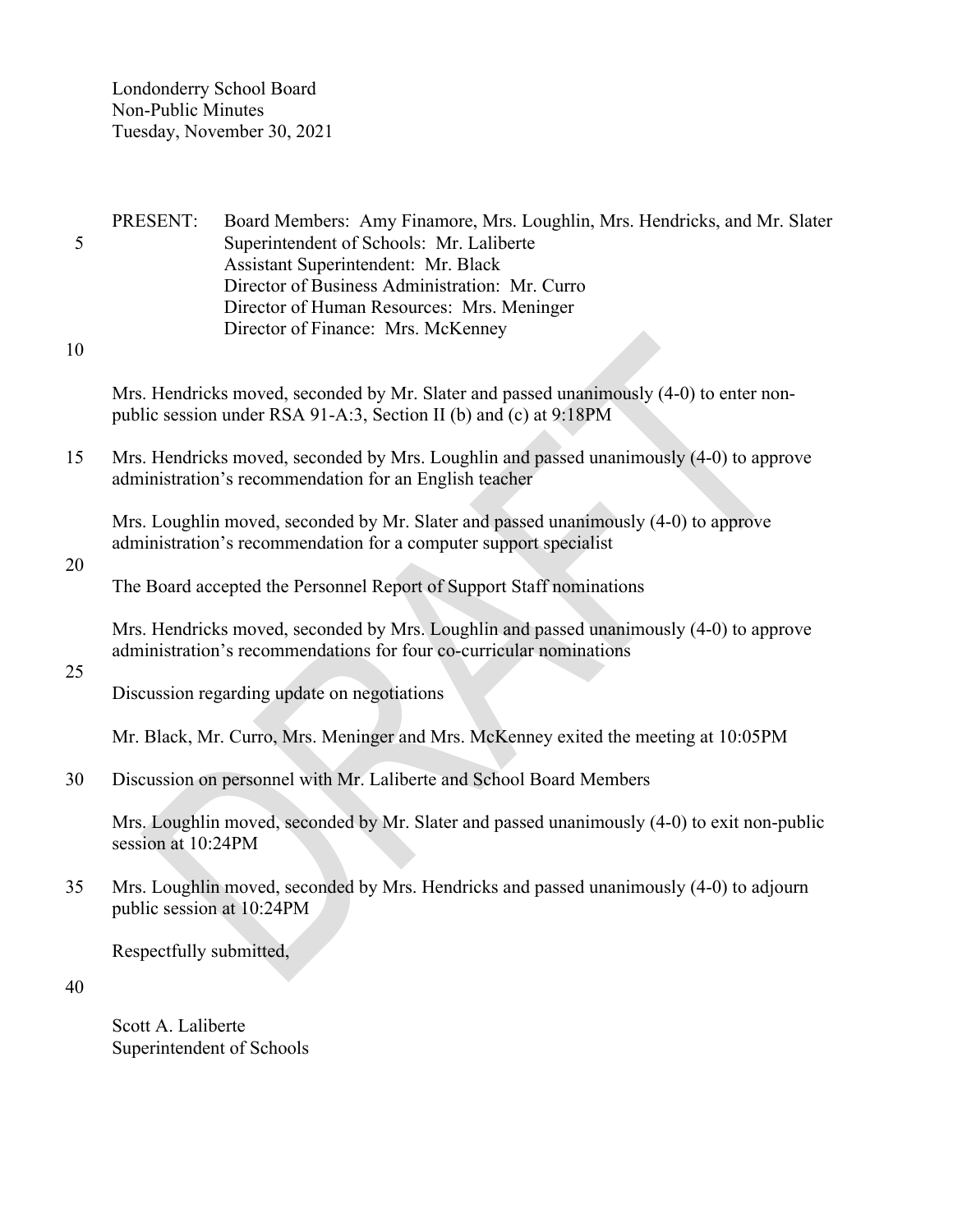November 16, 2021

To Whom it may concern,

My name is Danielle Hart and I am a resident of Londonderry and currently have 3 children in the Londonderry School District. To say I am upset with the current state of our educational system in Londonderry is an understatement. I am disgusted and angry with your lack of fulfillment to do your duty and research to find what's best for our children in education.

I am also a long term substitute at Matthew Thornton School with 21 years of teaching experience and have been witness to what is going on with students and staff in the school. Since I have been teaching I have been paying close attention to how the students react to their education and to their peers. Needless to say, masks are hindering their ability to read social cues, encouraging disrespect (by not being able to immediately read facial expressions to shut down bad behavior), and stopping teachers from being able to read students' expressions and see whether they are understanding the material or not.

With all that in mind, here are some scientific numbers to consider.

- Among states reporting, children were 0.00%-0.25% of all COVID-19 deaths, and 6 states reported zero child deaths
- In states reporting, 0.00%-0.03% of all child COVID-19 cases resulted in death

Knowing these facts, why are you encouraging children to wear masks? Do they get sick? YES!! What about things like strep, the common cold, the flu, etc? By doing this you are also decreasing the ability of their immune system to learn to fight off other bacterias and viruses. It's overall harmful to our children.

In addition to the basic scientific numbers, another problem with masking our children is it could be a risk for underlying medical conditions such as asthma. It is terrible for running and they are running in PE WITH A MASK ON. Restrictive airflow due to face masks is the main cause of retention of CO2 called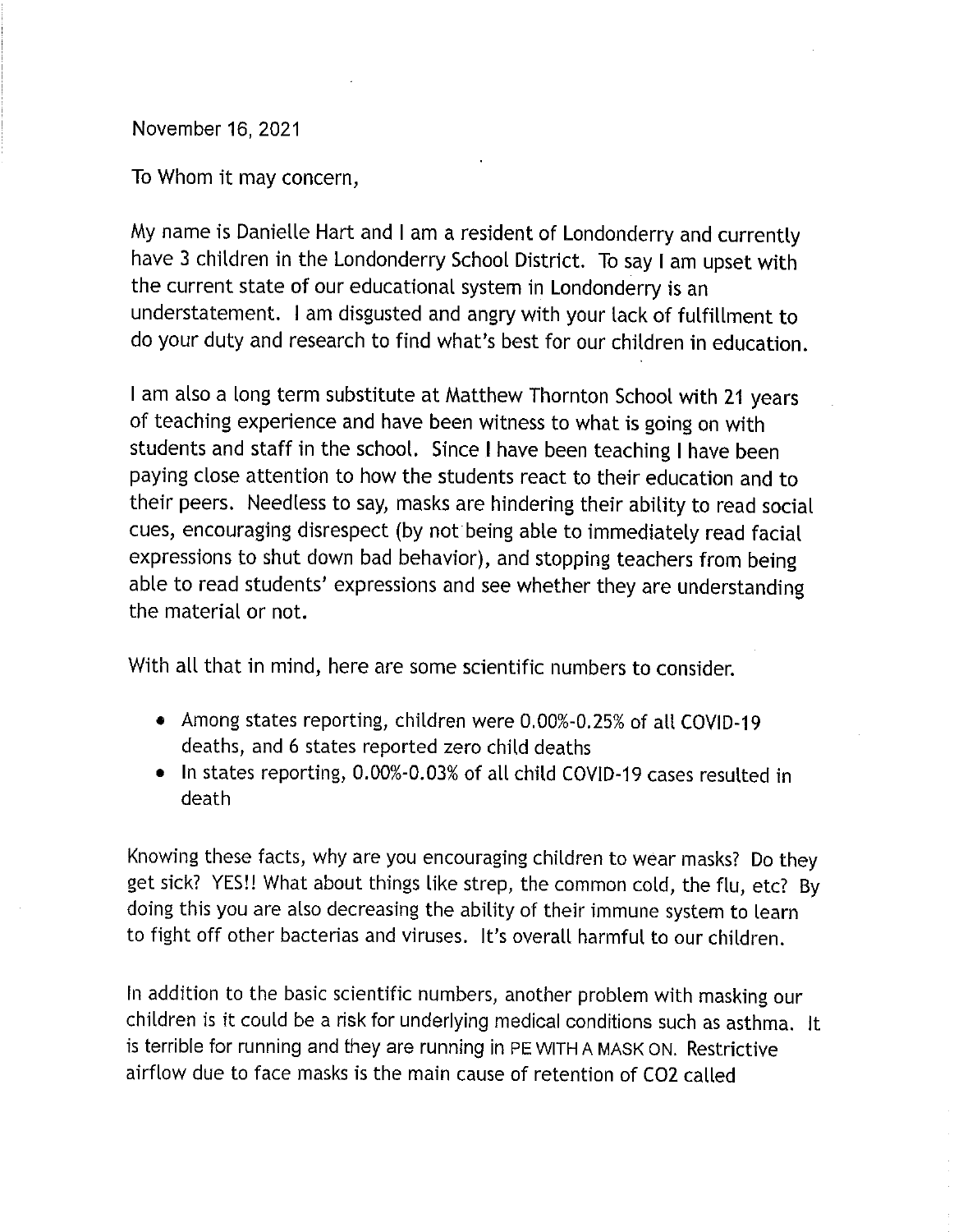hypercapnia that can lead to respiratory failure with symptoms of tachycardia. flushed skin, dizziness, papilledema, seizure and depression.

(https://www.ncbi.nlm.nih.gov/pmc/articles/PMC7773545/) With depression being on the rise right now and DIRECTLY AFFECTING OUR OWN COMMUNITY it should be a concern of all of ours. I've known of more than one NH student committing suicide during covid as well as a teacher. But, our kids are not dying of covid. So, are you telling me their mental health isn't important? Because that's exactly what your actions are saying. Not to mention your rules restricting conversation at lunches in some schools. How are children supposed to learn social skills/cues if their only social time during the day is taken away?

I will address one more thing that you are neglecting, the importance of our students' needing to read external cues including emotional, facial and body language to learn academics. "They are covering much of our facial expressions, which play a key role in nonverbal communication and are particularly important in a baby and CHILD's emotional maturation, self-awareness, and development of social and academic skills. A research report in a 2015 issue of the British Journal of Developmental Psychology indicates that "sensitivity to facial and vocal emotion is fundamental to children's social competence."

Visual processing skills are essential to all aspects of learning - for both children and adults. The term "visual processing" refers to the brain's almost instantaneous ability, consciously and subconsciously, to take in external sensory signals (from eyesight, hearing, smell, taste and touch). combine them with a person's internal sensory signals and then process the information, allowing a person to react and respond to his or her environment.

(https://mindeye.com/media/who-is-that-masked-man-our-children-need-t o-know/)

So, when your number one role is to provide a good education and you are failing at that, what do you think you are doing well? Honestly, what TRULY is your number one priority in this situation after looking at the statistics. the devastation of what the masks are doing for our children's education and your DUTY TO THE LONDONDERRY SCHOOL DISTRICT?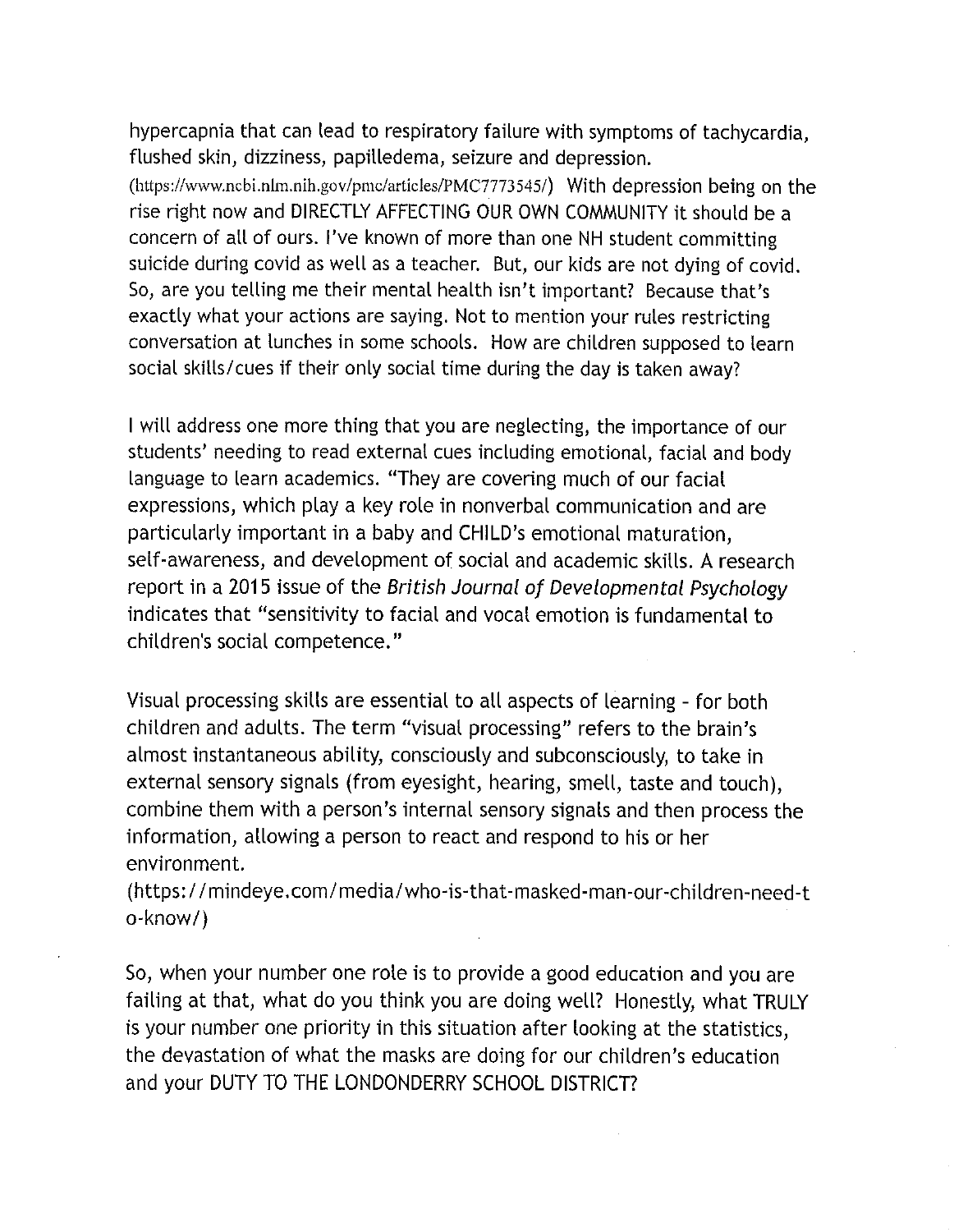I will leave you with this:

Smiling can literally reprogram the brain. A whole movement based on the impact of a smile can be found at ." www.thekeepsmilingmovement.com ."

My own children are begging me to homeschool them because they hate going to school due to the masks. This may fall on deaf ears but I pray every day that someone pays attention and thinks of the students FIRST.

Danielle Hart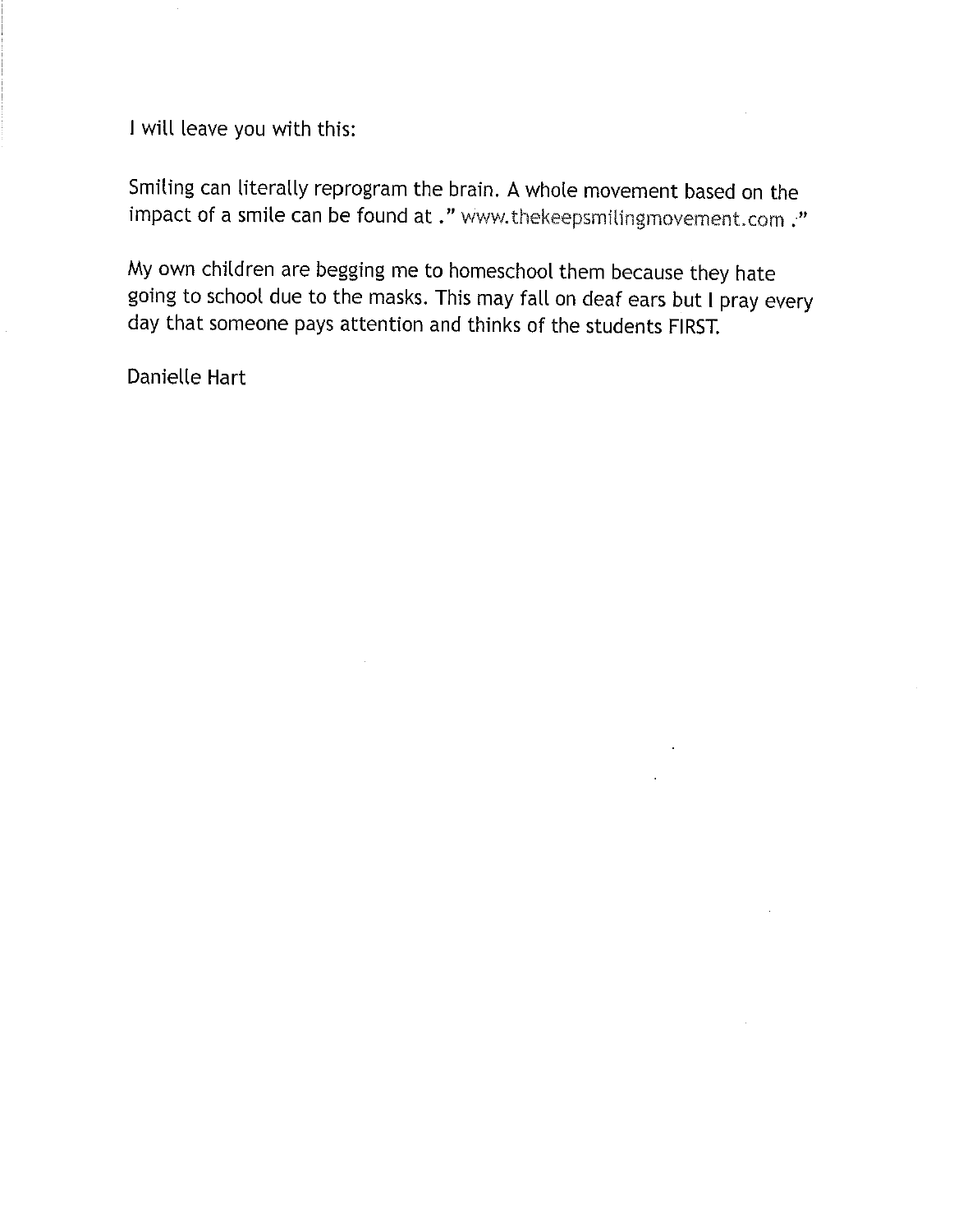From: Sent: To: Subject: Amy Finamore Monday, November 29, 2021 2:50 PM Lisa Muse Fw: Home testing at school

From: Laura Pallotta Sent: Monday, November 29, 2021 2:19 PM To: SchoolBoard <schoolboard@londonderry.org>; Scott Laliberte <slaliberte@londonderry.org>; Daniel Black <dblack@londonderry.org> Subject: Home testing at school

Hello members of the school board, Scott and Dan

Please add this email to the meeting minutes.

I am just writing to offer an idea regarding Covid testing for the schools. With New Hampshire now offering free in home tests and (I believe) also shipping home tests to the schools - would it be possible to offer this option to kids that might have some mind cold symptoms or a headache or allergies, etc?

I am sure you are aware of how difficult it is right now to get either a rapid or a PCR test in this area and how long results are taking. Kids are missing so many school days due to this.

If would be very helpful if any of these options were offered;

- the nurse at school swabs the child with a rapid test. Or the child swabs her or himself if they are old enough. - parents could go to the school and swab the child in front of the nurse or an administrator - I am aware that this might not work for everyone but it is better than having to leave work anyway to bring a kid home and then look for a test everywhere.

- accept a picture of a home test.

Of course, all of this would have to be opt-in only - we wouldn't want to upset those who think a microchip is being implanted on these kids' brains.

I plan on bringing this up too during public comment at the next school meeting.

As always, thank you for everything you do. Please know that many in town are very appreciative of the hours and the amount of stress that this situation is bringing on the board and the administration.

Laura Pallotta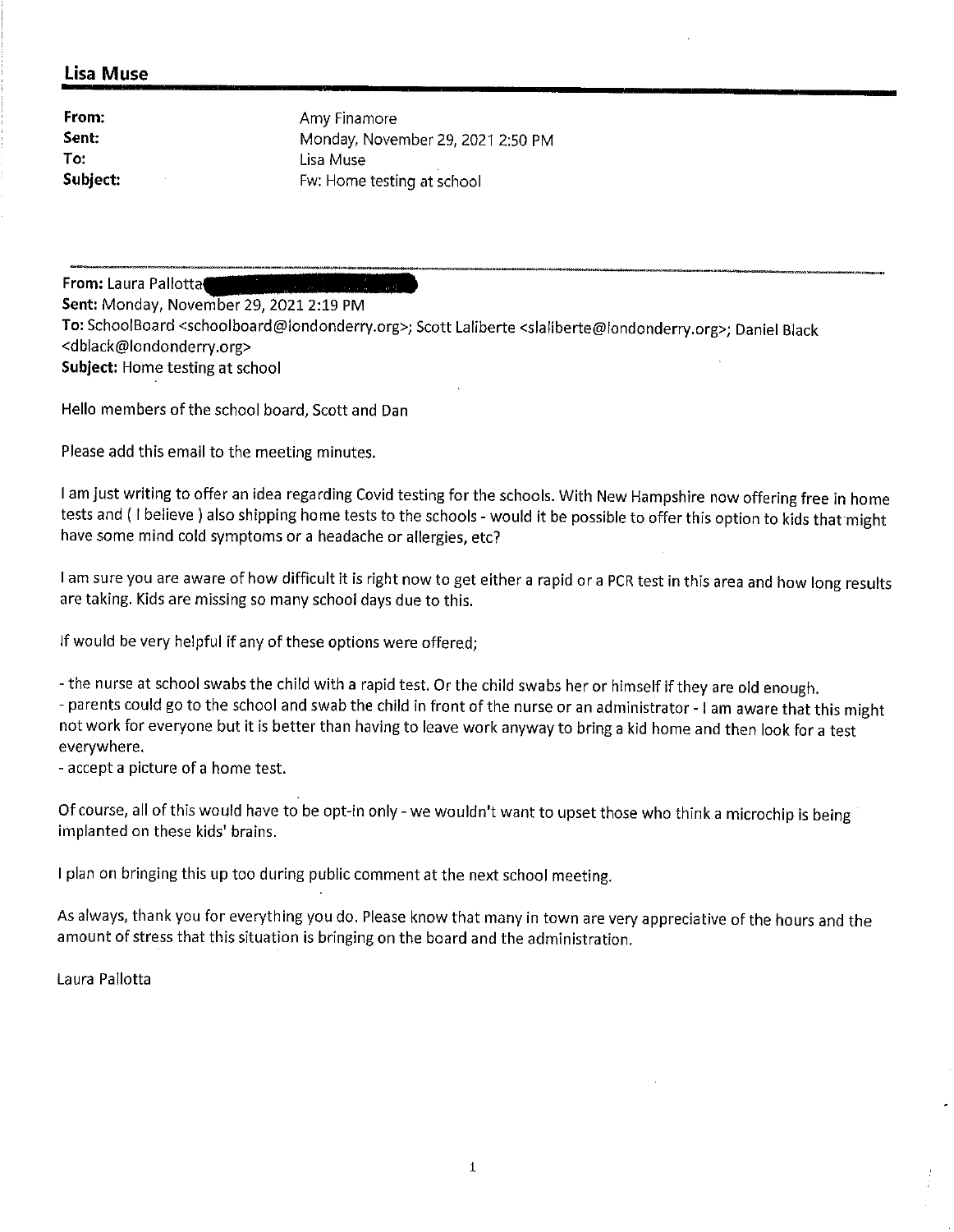From: Sent: To: Subject: Amy Finamore Tuesday, November 30, 2021 2:15 PM Lisa Muse Fw: Tonight's meeting minutes

From: Katie Rioux

 $\sim 8\%$ 

Sent: Tuesday, November 30, 2021 1:56 PM To: SchoolBoard <schoolboard@londonderry.org>; Scott Laliberte <slaliberte@londonderry.org> **Subject: Tonight's meeting** 

#### Good afternoon

I would like my email to be part of the minutes I am writing this to you as a parent of 4 in Londonderry school district I am highly against the mask mandate i would like you to take in to consideration the children and that some just can not handle masks and can not breath correctly my son has server allergies and can not breath in these masks if you need to have mask to get through the winter cold season so be it but I for one am not for this as a indefinite thing as far as indefinite are you talking the rest of the school year or for the rest of there school career? I am highly disappointed in this school board with the lack of response to parents in emails and the lack of compassion for these kids you are doing this as a power hold I am quite sick of this fight and it has been 2 years covid is not going away it will be just like flu or colds season it doesn't go away but you probably sent your children to school two years ago with out a mask while they had a runny nose or a cough told them to go to the nurse if you feel sick and we will come get you just like any parent did let these kids live there life's you got to enjoy a normal school career with out all these restrictions and these kids have no clue what that's like please take into consideration there little feelings and there mental states from these last two years! I would appreciate a email back letting me know This will be included in tonight's meeting Thanks you

Katie Rioux

Mom of 4 in the school district

Sent from my iPhone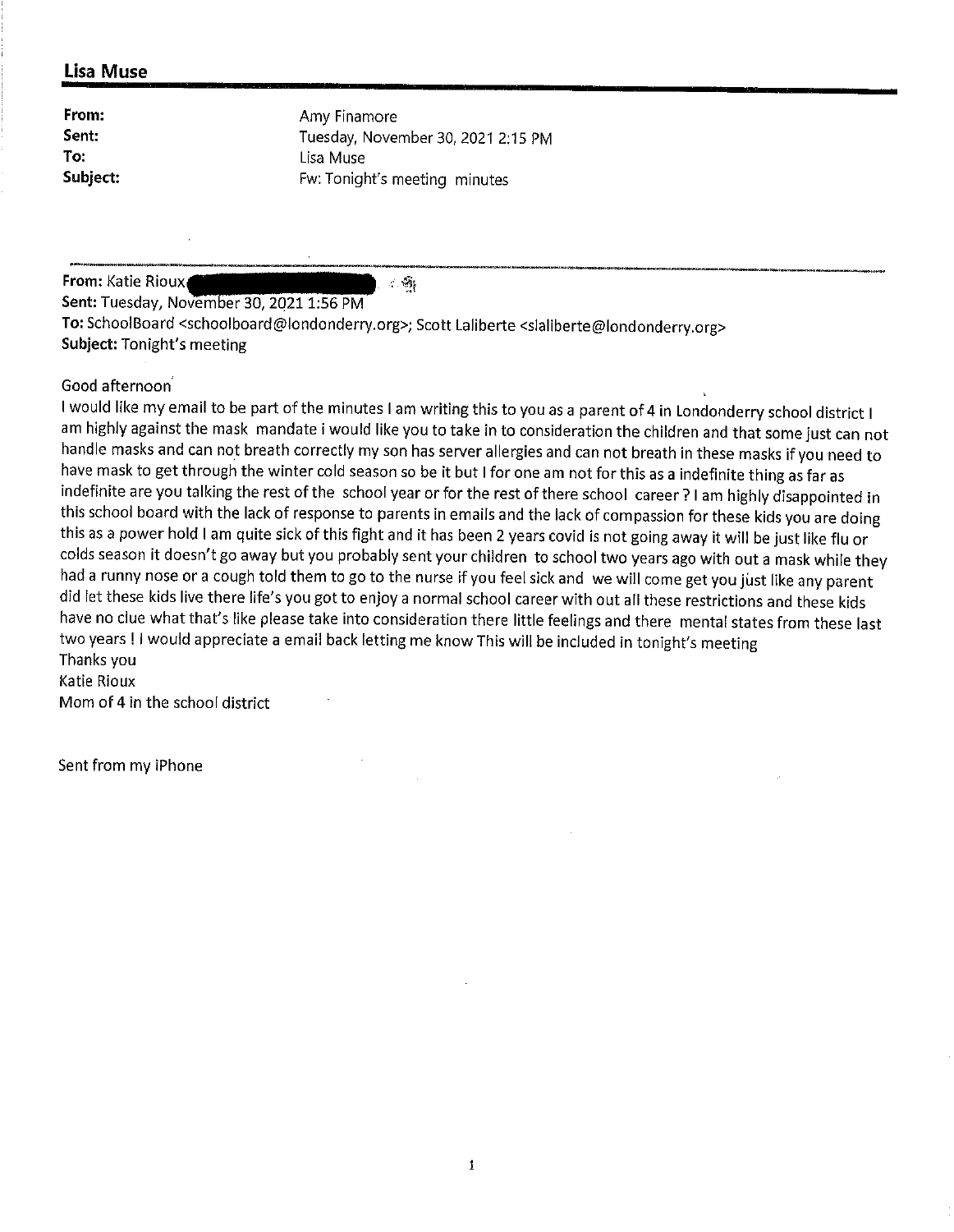From: Sent: To: Subject: Amy Finamore Tuesday, November 30, 2021 3:14 PM Lisa Muse Fw: Public Comment for 11/30 Record

From: Lindsay Flanagan

Sent: Tuesday, November 30, 2021 2:44 PM

To: SchoolBoard <schoolboard@londonderry.org>; Amy Finamore <afinamore@londonderry.org>; Daniel Black <dblack@londonderry.org>; Kim Carpinone <kcarpinone@londonderry.org>; Scott Laliberte <slaliberte@londonderry.org>; Sara Loughlin <sloughlin@londonderry.org>; Bob Slater <bslater@londonderry.org>; Gregory DePasse <gdepasse@londonderry.org>; Nancy Hendricks <nhendricks@londonderry.org> Subject: Public Comment for 11/30 Record

To the Londonderry School Board, Scott, Dan, and Kim,

Please add this to the record for the 11/30/21 school board meeting.

I want to start out by saying thank you for all of your hard work this year. I'm writing to voice my support for universal masking, and for voting in favor of making that change to universal masking at the beginning of November. I believe that universal masking should have been required from the start of the school year, and am more than happy about the change. Universal masking should continue until our community is not at substantial risk for infection.

I reviewed the letter that Scott Laliberte included in the 11/30 school board meeting agenda regarding the ongoing mitigation efforts. I fully support the board following the recommendations of the CDC and the national experts in epidemiology. I do not think that it will be helpful to form a board of medical professionals to guide our school board. The information you intend to gain from this new advisory board is already readily available from the CDC, which should be trusted and followed. This new advisory board will only delay decisions that may need to be made rapidly, and create even more division within our town.

I'm also writing to ask that you consider adding an option for our children to be tested for COVID at school, with permission from and in the presence of the child's guardian. My sister lives in Massachusetts and if a child is exhibiting any symptoms that could be mistaken as COVID19, the parent brings the child to school in the morning, gets a rapid test administered by the school nurse or other medical professional, and if the child tests negative, they are allowed to go to class. This should be implemented in all the schools in Londonderry in order to cut back on students missing school, some who have been out for up to 20 days just because a relative tests positive. This would also cut back on the strain our town is putting on the healthcare system, by requiring constant testing and doctors visits. Please think not only about the impact on our children and their parents, but the ripple effects the decisions you make have throughout our community. Please do the right thing. Continue universal masking and set up an efficient, easily accessible way for parents to have their kids tested each day as necessary.

Thank you again.

Best, Lindsay Flanagan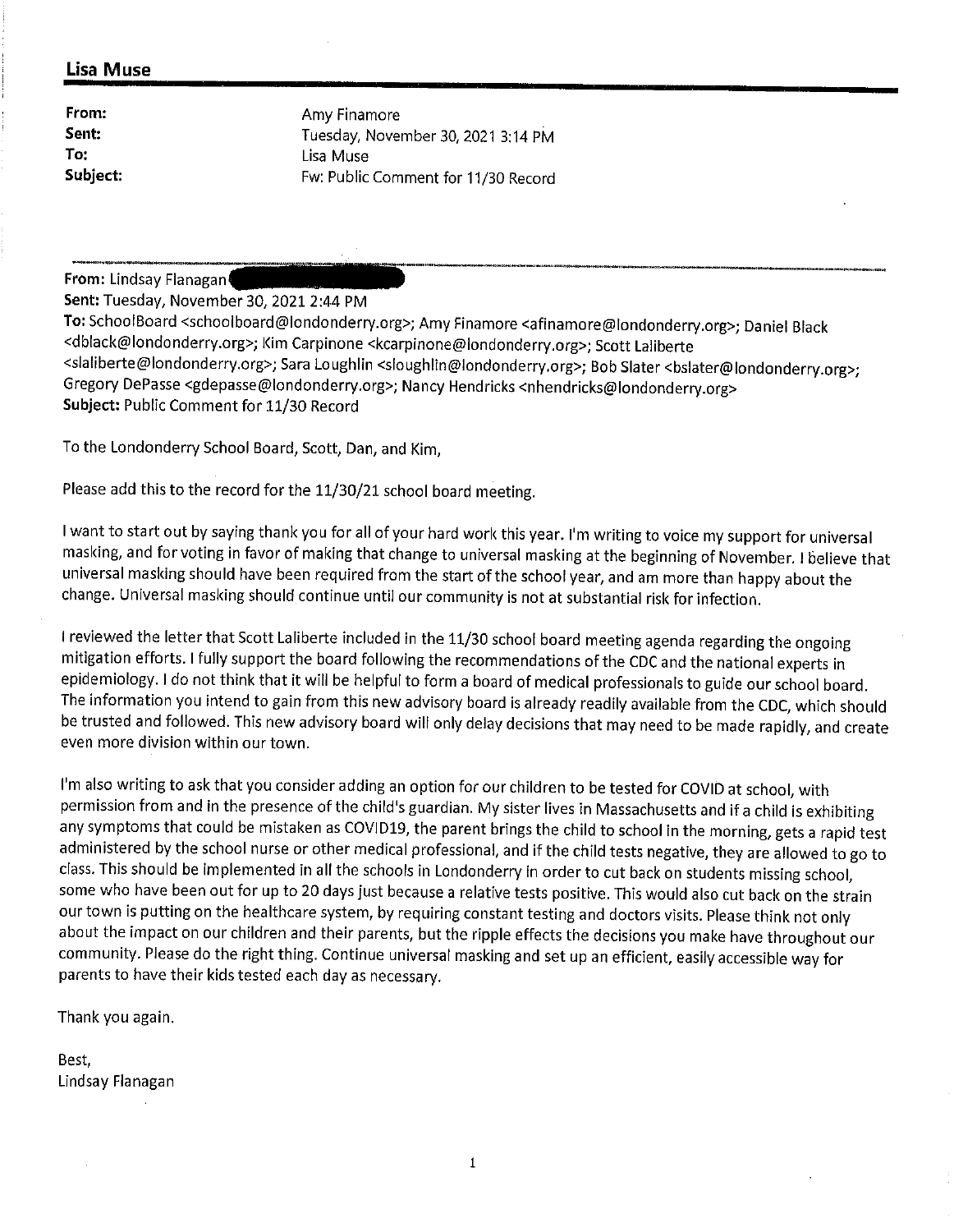From: Sent: To: Subject: Amy Finamore Friday, December 3, 2021 6:46 AM Lisa Muse Fw: Dashboard -minutes

From: Monica Plourde Sent: Thursday, December 2, 2021 6:48 PM To: SchoolBoard <schoolboard@londonderry.org> Subject: Dashboard

Good evening,

I just took a look at our covid dashboard, and the cases are rising consistently. Just as much as when masks were optional.

I really just want an explanation as to why we are still requiring masks, when they are clearly not doing anything? I just want a logical explanation.

When the principals spoke at the meeting, my take-away, was that these kids are struggling with the extreme inconsistencies. They dont need to wear a mask anywhere else, but school. And our own admin walks around without a mask.

This alone should tell you that it is not helping, so masks should be optional.

Please add this to the minutes.

Thank you Monica P.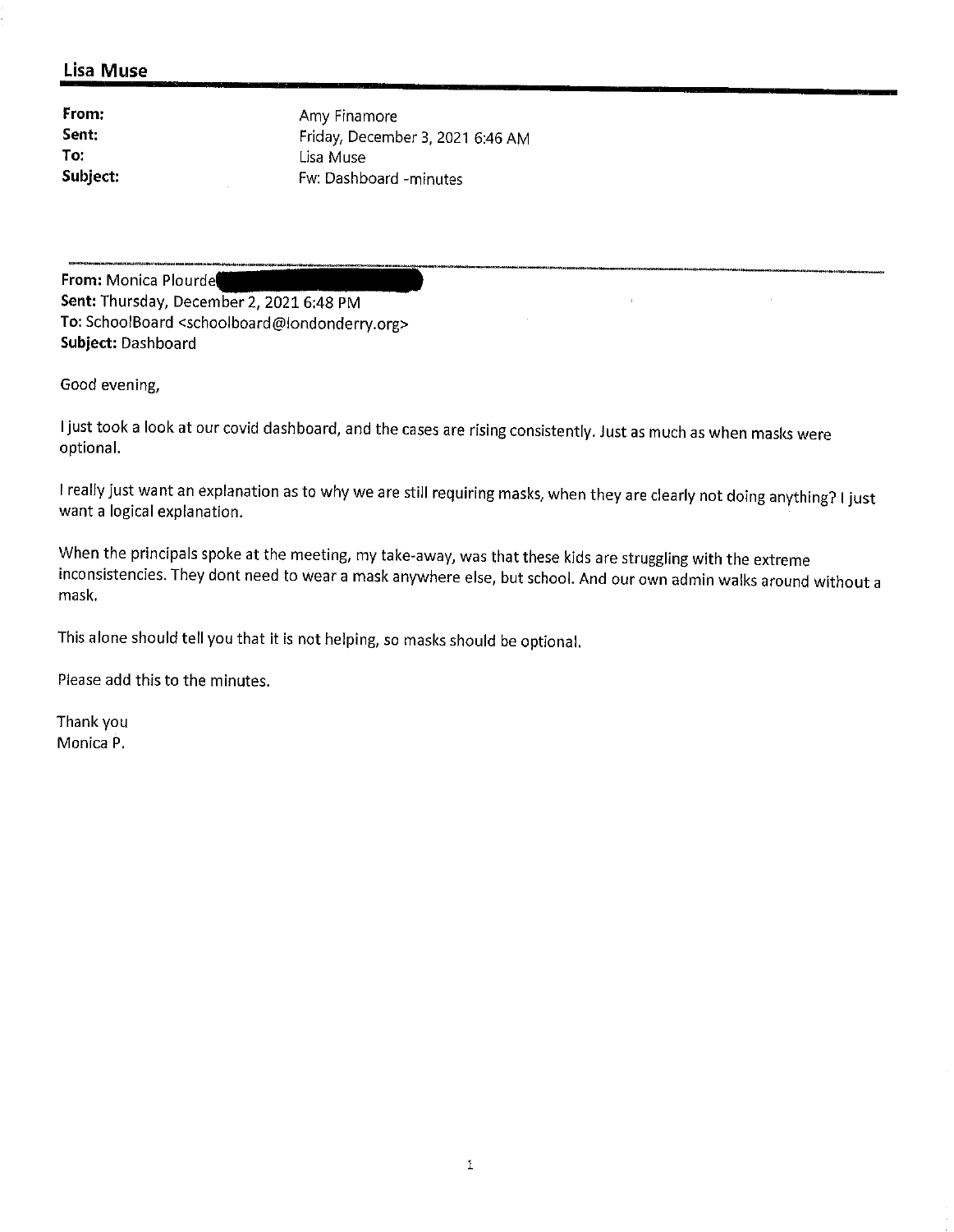From: Sent: To: Subject: Amy Finamore Sunday, December 5, 2021 6:36 AM Lisa Muse Fw: Masks/ LMS meeting minutes

From: Michelle Costarelli

Sent: Tuesday, November 30, 2021 6:01 PM

To: Frank (Louis) Edelblut <louis.f.edelblut@doe.nh.gov>; SchoolBoard <schoolboard@londonderry.org>; Scott Laliberte <slaliberte@londonderry.org>

Cc: William Van Bennekum <wvanbennekum@londonderry.org>; David Sutherland <dsutherland@londonderry.org> Subject: Masks/LMS

#### **Subject: Masks**

Good evening,

Please add this to the school board meeting minutes tonight and I would like confirmation it is addressed please.

It is disturbing to hear my son complaining about announcements this weeks about new variants and stricter mask wearing. The continued fear factor has got to stop.

My 8th graders art substitute is educating them on new variants and telling them they are selfish if they don't wear masks properly, and they can go tell other to pull their mask up. I'm not sure he is a DR or health professional or should be shoving his opinions on our children. This conversation(s) should be looked into my administration.

I gave my son permission to freely speak his thoughts and opinions on the matter if the teacher is being allowed to do so. This family is pro choice and my son doesn't even want true mask on.

in lunch boys were told they can't sit next to each other or on the X's but an upset girl was allowed by a teacher to sit right next to her friend, covid wouldnt stop for an upset girl or a teacher changing a rule. Kids can see the Idiocracy of rules changing when needed? Like double bus routes, closer seating when allowed... let these kids be kids! Sit and talk to a friend at lunch just like the bus. Masks are not worn "properly " by everyone on the buses either so that's not why.

These kids need a normal life again and I do NOT want anyone forcing their opinions or threats on my sons.

I have warned my 8th grader when he advised less to no masks breaks that he can ask for a Mask break (both sons) whenever they need, if they are hot, uncomfortable, having allergy or breathing issues- they shouldn't even be wearing them to begin with.

I will not support an iss, oss, or threats to my children by teachers - someone clearly needs a chat with

Î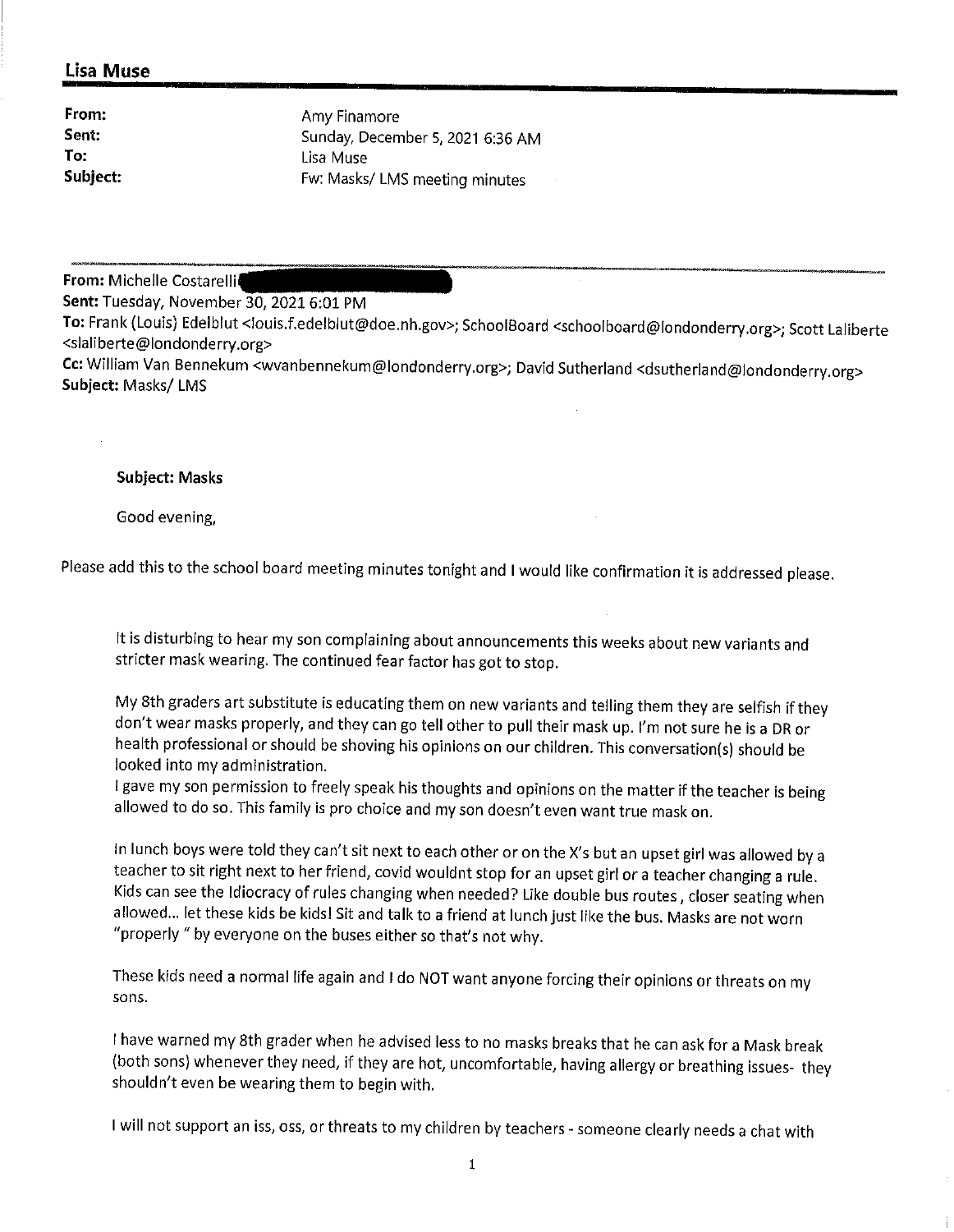this substitute art teacher quickly about what he is paid to do there and it's not educate on covid variants and scare tactics.

I understand the situation is hard for everyone & not all teachers even agree with the madk wearing, but will also not allow my sons to be scared into anything. If either of my children are spoken to or sent to an office, I would like a call immediately. This is insane. It's crazy how quickly their school experience changed for the worse when the school board members did. This is not what's best for our children.

We appreciate your time.

Michelle & Jason Costarelli

Londonderry, NH

Sent from my iPhone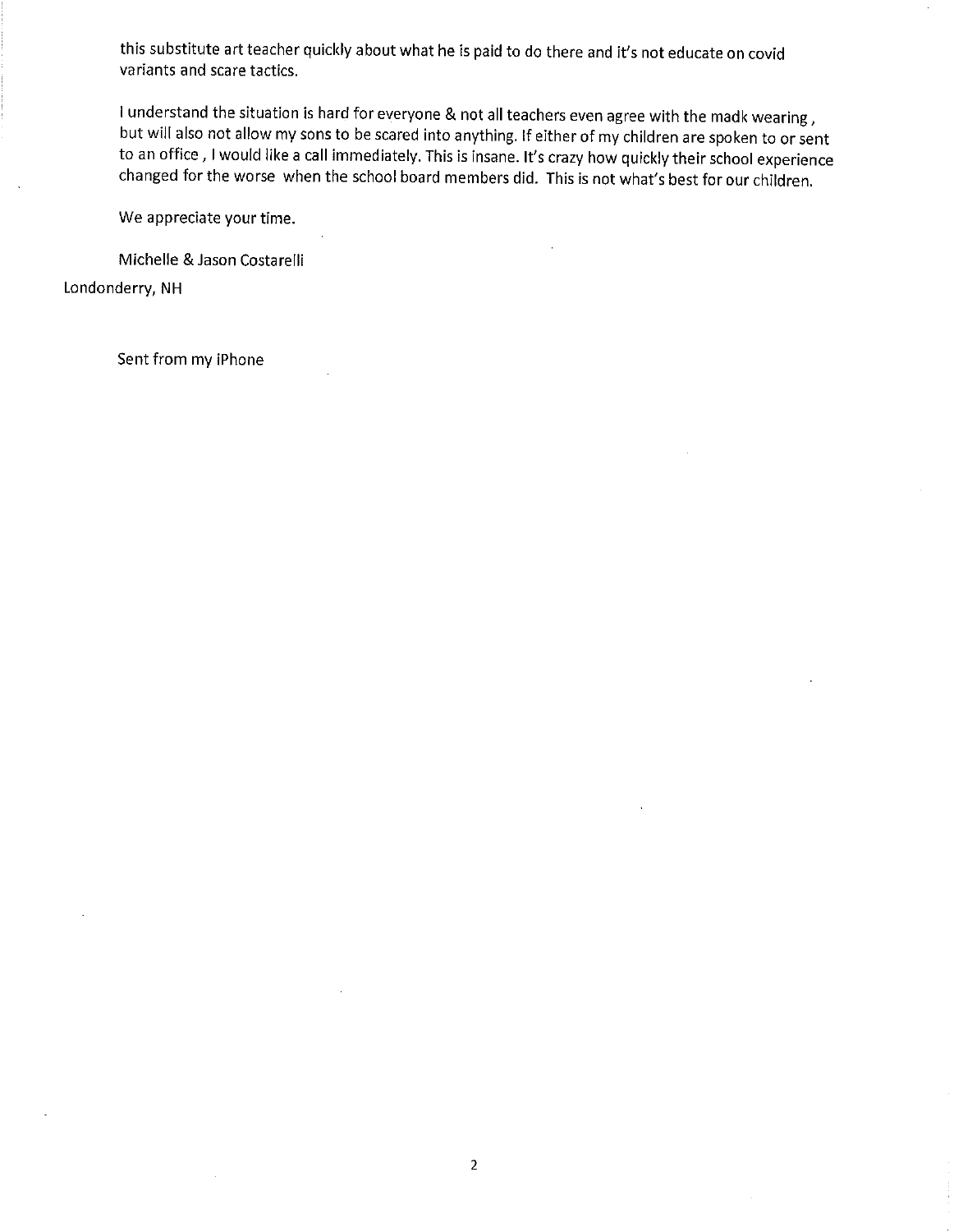# *AGENDA*

# **SCHOOL ADMINISTRATIVE UNIT NO. 12 Office of the Superintendent of Schools**  5 **Londonderry, New Hampshire 03053**

The meeting of the Londonderry School Board was held on **Tuesday, December 7, 2021** at 7:00PM at the Londonderry High School, 295 Mammoth Road, Londonderry, NH in the LHS Cafeteria. In light of the current health crisis, we will be observing social distancing guidelines in this evening's meeting. The

10 meeting will also be broadcast on local Cable Access Ch. 21 as well as the District's YouTube Channel. In attendance were School Board members: Mr. DePasse, Amy Finamore, Mrs. Hendricks, Mrs. Loughlin and Mr. Slater. Also in attendance were the Budget Committee members: Chad Franz, Tim Siekmann, Steve Breault, Jen Kenney and Jonathan Kipp.

15 **1. Call To Order**: The meeting was called to order at 7:00PM by Amy Finamore.

**2. Pledge of Allegiance**: The Pledge of Allegiance was led by Amy Finamore.

**3. Consent Agenda**: *Mr. Slater made a motion to accept the Consent Agenda. Mrs. Loughlin seconded the motion. The motion passed by a 5-0 vote.*

**3.1 Minutes:** Amendment to November 9, 2021 Minutes (Page 8, Line 19 the last

20 name changed)

|    | 3.2 | <b>Meetings:</b> | <b>December 14, 2021</b> | <b>Budget Workshop</b>       | 7:00PM | <b>LHS Cafe</b> |
|----|-----|------------------|--------------------------|------------------------------|--------|-----------------|
|    |     |                  | <b>December 21, 2021</b> | <b>Budget Workshop</b>       | 7:00PM | <b>LHS Cafe</b> |
|    |     |                  | <b>January 6, 2022</b>   | <b>Budget Workshop</b>       | 7:00PM | <b>LHS Cafe</b> |
|    |     |                  | <b>January 11, 2022</b>  | <b>Regular Meeting</b>       | 7:00PM | <b>LHS Cafe</b> |
| 25 |     |                  | <b>January 13, 2022</b>  | <b>Budget Public Hearing</b> | 7:00PM | <b>LHS Cafe</b> |
|    |     |                  | <b>January 18, 2022</b>  | <b>Regular Meeting</b>       | 7:00PM | <b>LHS Café</b> |
|    |     |                  |                          |                              |        |                 |

Mr. Curro mentioned that it was brought to his attention about some information on social media that the current lease for the District Office at Kitty Hawk is \$2 million per year. He would like to make the following corrections that the base lease is \$131,664 and fit up costs included make the price of the lease

30 \$200,864. The lease expires 6/30/2028. After that, if there was another lease it would be the same rates only the \$40,000 fit up costs would go away. At the last meeting during the public comment. it was mentioned there is a planned SAU office. For those that have been following along, there is a proposal coming to build a new SAU office where it once was next to Town Hall. The concept was to make the outside look like the building was always there. The proposed square footage is 9000 square feet, but

35 only 3000 sq feet is dedicated for office space and the rest is common area, storage, stairwells, elevator, restrooms, etc. He hopes this information clears up the misconceptions. On the table tonight is the new tax rate sheet. When there are presentations there will always be copies

available for the public at the meeting.

# 40 **4. Announcements and Presentations**:

**4.1 Filing Period for Candidates – First Day is Wednesday, January 19, 2022 and Last Day is Friday, January 28, 2022** 

- One (1) School Board Member 3-year term
- **One (1) School Board Member 2-year term**
- 45  **One (1) Moderator 3-year term** 
	- **One (1) Treasurer 3-year term**
	- **One (1) School District Clerk 3-year term**

**To make arrangements to file, please contact Kerri Stanley, Interim School District Clerk at (603) 860-9369. Ms. Stanley will be at the School District Office from 3:00PM to 5:00PM on Friday,** 

50 **January 28, 2022, for the purpose of final filing**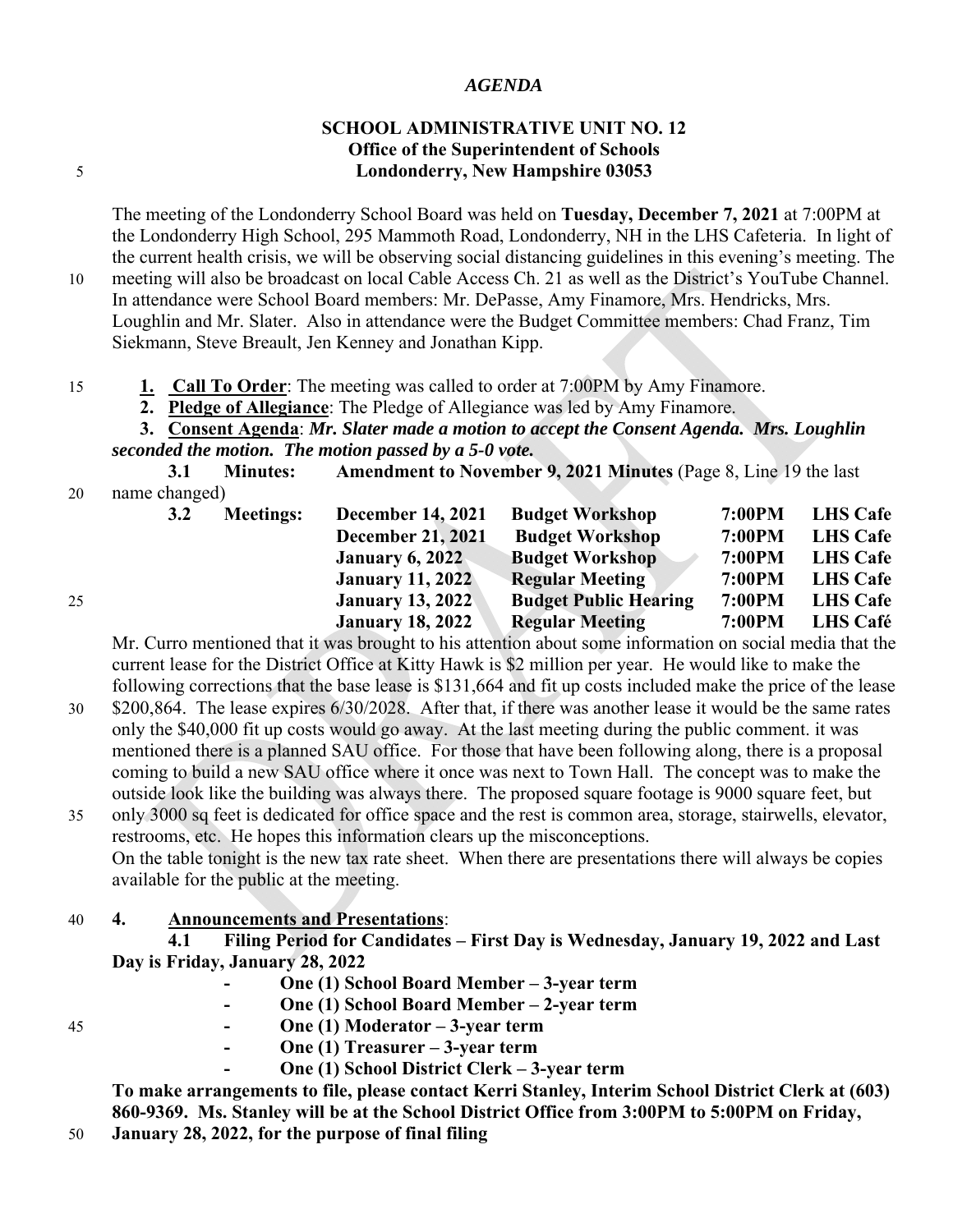**4.2 Update on Administrative Work Regarding COVID Transition:** Mr. Black mentioned there was a paper handed out to the Board and is available for the public. It will also be on the website tomorrow. He is speaking for the entire administrative team. He discussed the general plan and guidelines and would like to delve into this further at future meetings. They are proposing in the 5 future optional mitigation strategies. The Department of Public Health said you can relax mitigation

- strategies if you have a reached an 80% vaccination rate. From working with our staff and families, we are never going to make that rate. Our current state is indefinite and it's not sustainable. Our nurses are yelled at, berated and insulted every day. As a community, every school is rallying around the nurses. They are a perfect example why we can't sustain. Now that the vaccine is available for 5-year old's and
- 10 up and somewhere around Martin Luther King Day anybody can get it. As a school system, we are carrying the liability for a wide range of reactions to this virus and that is not sustainable. We are going to reach out to legal counsel, and we are asking if we can shift the liability to personal choice. We are also following up with the insurance company. A legal update can be given at the next meeting. What we are saying is everybody has had the opportunity for the vaccine, and you can take the risk moving
- 15 forward for families and staff. Another part of this is we have been failed by Concord. They take the easy way out and push hard decisions down to us. They don't have an end game so we want to form a Medical Advisory Committee where we can call on the expertise of our health professionals in our community. We want to be clear for staff and students the risks moving forward with this plan and what this will be. By mid-January, we should have all these answers and we will share and present to the
- 20 Board and get the information out. There will be a very small number that can't get vaccinated and who are medically compromised, and we would have a different approach for them and build safety around them. In January, another nurse will join the team to get our optional PCR testing up and running. That's another level of safety and we will also have symptomatic rapid testing up at the District Office. There are probably a few things we can't control, and those are the Public Health measures and those are 25 on the sheet.
- 

# **5. Budget Workshop**:

Mr. Black discussed the presentation on staffing and personnel. This is the biggest part of the budget, and he has a Power Point. He discussed the Mission Statement and discussed College and Career Ready 30 and Co-Curriculars. The District offers wonderful sports and art programs and provides a well-rounded education. The staff continues to rise to the challenge. He discussed the challenges the staff has had to go through with COVID. Eighty one percent of the community supported our budget last year. He went over the outline of the budget book and the organization of the schools. He discussed the total number of staff in each school and the departments/teams/grades. He talked about how they are using staff and

- 35 Federal funds. He also explained the types of positions in the schools and their roles. The focus of our staffing and personnel plans is how we develop the budget and right size our staff. He gave a big picture of enrollment over the past years and projections. Enrollment drives many of the staffing decisions. He discussed this at all school levels and how they are different at every level.
- On page 15 Add/Swap sheet for the High School and Middle School is explained. A Tech Integrationist 40 at the Middle School is explained in detail. The District is also asking for an additional math teacher at the Middle School with ESSER Funding for 2022-23. When the money runs out, they will be asking for this position to remain in the operating budget. He continued with explaining the Behind the Scenes Staffing Decisions at the Elementary Level as well as their Add/Swap Sheets. He discussed why he supports the Elementary Curriculum Coordinator
- 45 **5.1 Athletics: Mr. Sobolov and Michelle Hart-Miller:** She read a prepared statement as to why she felt the addition of a full-time athletic trainer will be beneficial. Injury reduction is the main purpose of the program. Mr. Sobolov discussed his proposed budget and the mission of the District. He discussed the number of teams and coaches at the High School and the Middle School. His proposed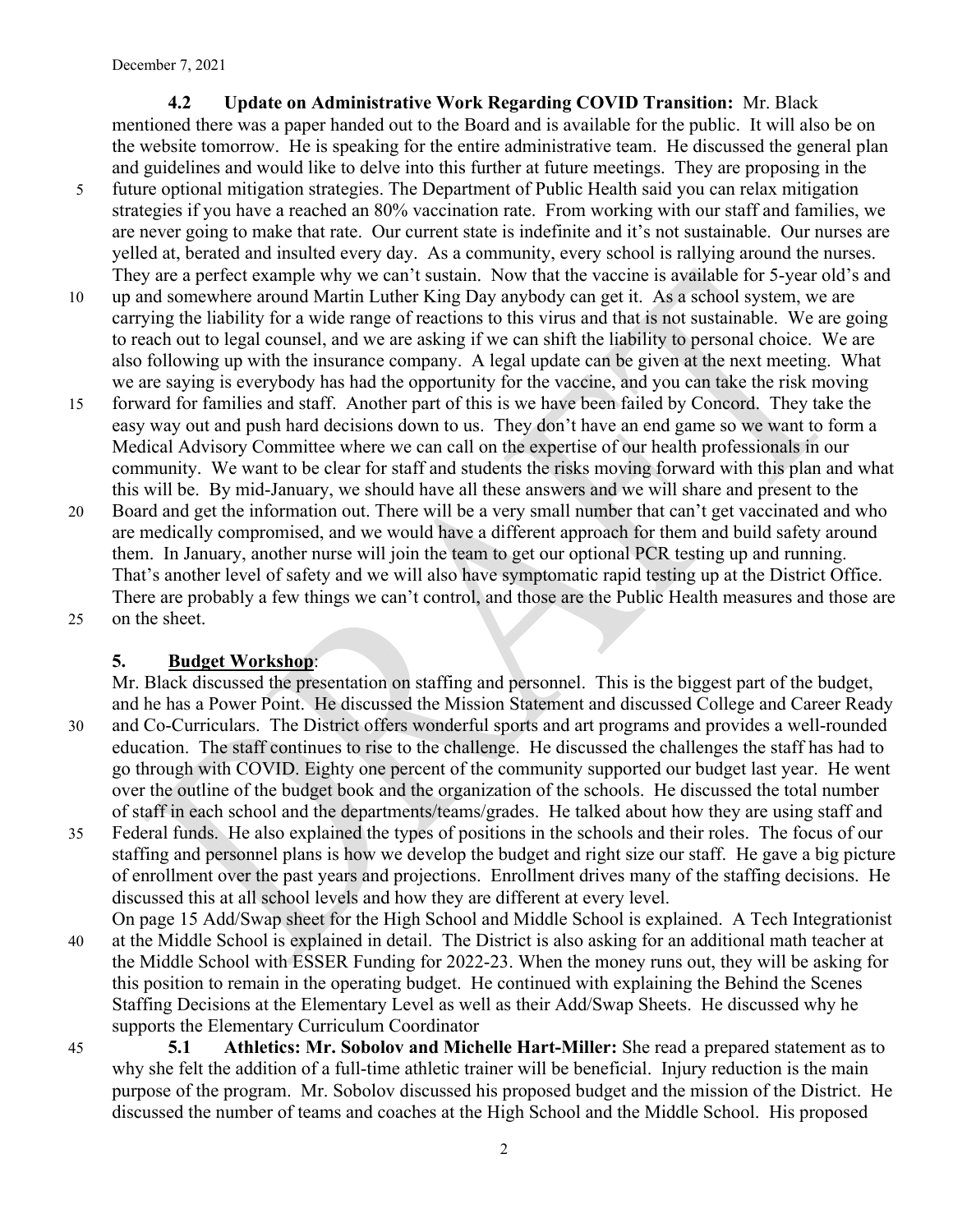budget is \$410,940. Officials' fees go up on a yearly basis and are set by the State. He continued by detailing the line items and the increase and decreases. Mr. Kipp asked about changing the part time job to a full-time position and is it financially advantageous to have someone come in to help us out. Meghan Powers is part time already but does full time work. We've contracted in the past and they

- 5 come in at a certain time and leave. We have dedicated people for our student athletes that already go above and beyond, and we would be losing service and compromising safety. Mr. Slater asked if we have looked at if we are limiting ourselves by hiring a full time or part time person – could we have two part time. Mr. Sobolov said what we have now we cover everything. The part time stipend person is working full time and that is who we are trying to make full time. He felt she should be compensated for
- 10 the extra time she is putting in. Mrs. Loughlin felt having the same person is very important instead contracting. Mrs. Hendricks asked for the total dollar figure which is \$53,865 loaded assuming she takes health care. Mr. Breault asked how many hours she works now. She works 1:00PM to about 8:00PM and then weekends with hockey. He asked about a person working so many hours a week for so long don't they have to be given a full-time position. Mr. Curro mentioned that each person in the
- 15 District gets a contract. We can't change the contract without coming to the School Board to change her contract from .5 to 1.0.

**5.2 Personnel:** Mr. Curro went back to what Mr. Black discussing. He discussed the crosswalk between the current budget, proposed budget and default budget. Page 78 is the budget report by object code: The current year salaries is \$42,197,222, proposed is \$42,208,718 and the Default is

- 20 \$42,098,941. He mentioned teachers and allied health are not in either budget as they are in negotiations. Mr. Kipp asked for clarification of the add swap sheet on page 15 and what happens when the Federal money is not coming in. Mr. Curro mentioned the salaries for the three positions are in the General Fund. We believe we could carry those three positions to 2023/24 and we are seeking clarification. Mrs. Kenney asked Mr. Curro to explain the energy management position and the salary. He mentioned
- 25 Mr. Zappala who was here twenty years, and we had this excellent program. He goes through the building after school to check lights/thermostats and calculations and make sure things are where they are supposed to be. Mr. Curro said it is split between Mr. Zappala and Mr. Lees. It was always a stipend. The savings runs about \$1 million dollars a year.

Amy Finamore asked if the public has any questions about what has been discussed so far.

- 30 Kristina Ciarametaro, Londonderry: She doesn't see a lot talked about trades. When they were talking about all the Tech information, she wondered how do all the trades fit in? She felt we are lacking in these areas. Mr. Parent said next week we will talk about Career and Technical education. He said those are fulfilled through outside schools that are state of the art. She mentioned when she was in school, she was required to take Home Ec and Woodshop. Mr. Parent said we are always looking at
- 35 electives and analyzing and those courses will be explained next week. In regard to the contracted trainer, she agreed with having a full-time athletic trainer instead who knows the students. Mrs. Loughlin asked about the additional math teacher at the Middle School and what students is that targeting and what is the baseline. Mr. Black explained that we are working on more than iReady and we will get a good read on what students need more time. She felt it should be open to multiple tiered
- 40 students and offer it also to all Middle School grades. Mr. Black said the District is keeping it simple in year one and it could happen. Mr. Van Bennekum said to Mrs. Ciarametaro's comments, the State certification went away. We are one of the few schools that still offer woodworking and unfortunately you can't have that many students and perhaps it could be offered quarterly. He said industrial arts is only offered in eighth grade and it's a random selection. Opposite that class, we have a technology class
- 45 for audio visual/video recording. Mrs. Loughlin verified about the recess/cafeteria at elementary level. She asked if we have, we ever looked at having parent volunteers to possibly cover some of these jobs. Mrs. Small said the PTA used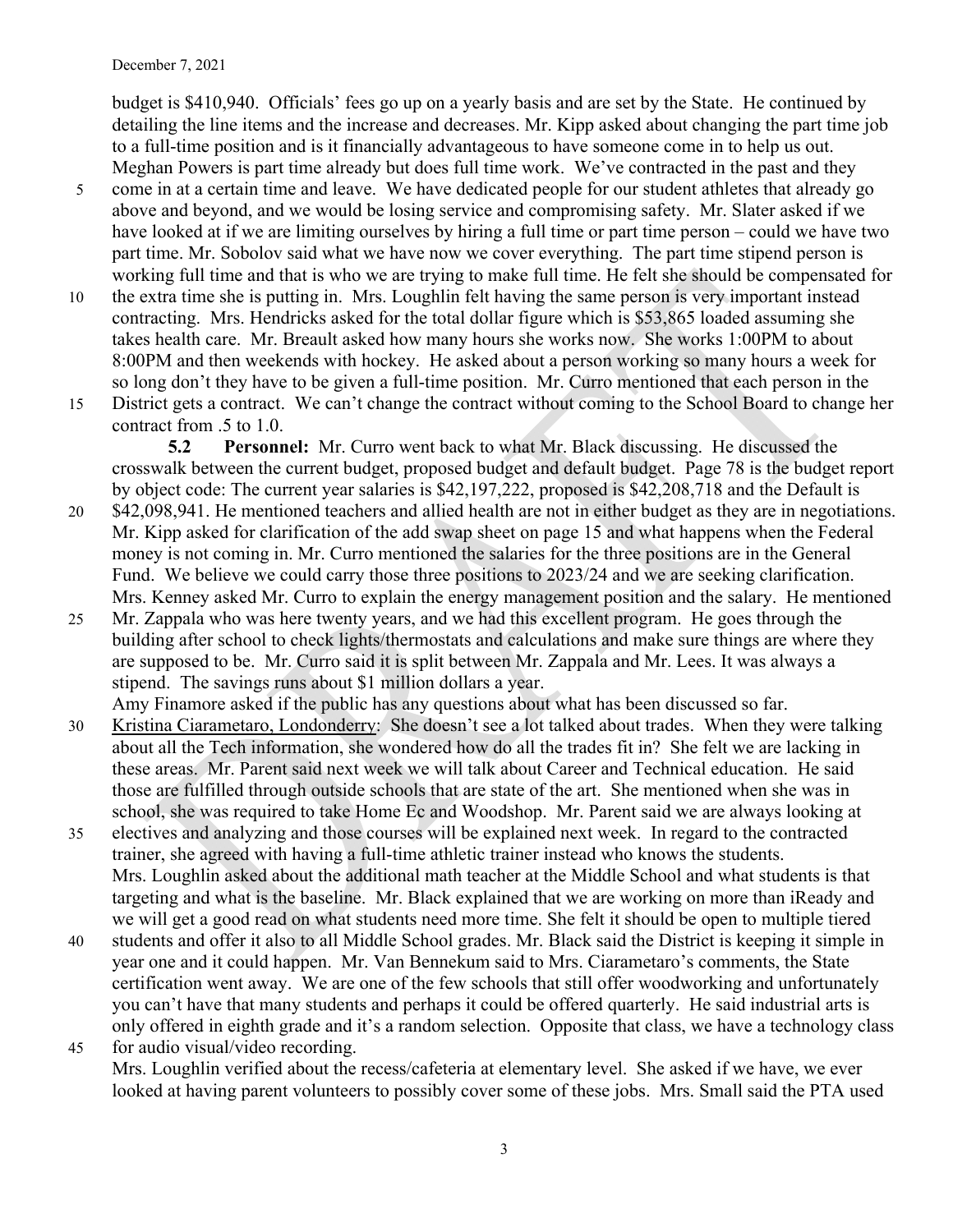to coordinate this, but now a days there are less parents available or cancelling. Parent volunteers really want to volunteer where their kids were, and it got hard for the PTA to coordinate.

Mrs. Hendricks asked about the class of 24/25 students and does it make sense to not reduce by three, but maybe by two. Mr. Curro said he doesn't disagree, but all the schools are at 23/24. All the schools

5 are all pretty consistent and they are confident they should be fine and if they need one, they will have the funds.

Amy Finamore asked if the add/swap is only in the proposed budget and not the default budget and Mr. Curro said yes. She inquired about after school help.

Mr. Slater asked about the math teacher and the curriculum coordinator and how it would transition into 10 a full-time position. Mr. Black said people they hire would know it was funded through Federal funds and not guaranteed.

**5.3 SPED**: **Kim Carpinone:** The Pupil Services budget begins on page 263, and she discussed the Departments covered under Pupil Services. This budget is \$4,812,951 up predominantly in a couple areas that she will highlight. As of October  $1<sup>st</sup>$ , there were 757 identified students with 332

- 15 students being serviced through 504 plans, 32 under ESOL and these students alone make up 27% of the total enrollment. Nearly, one third of the student population is being supported by one of those branches of pupil services. All students access the nursing program and during the school year about 132 students get specialized transportation. She went over the number of staff and their exact specialty. She discussed the IDEA – Federal entitlement program which is the umbrella program for special education.
- 20 There are fourteen areas of eligibility. This department has only been short staffed in our assistants. She highlights our current population of 757 students and next year we are projecting 836. We are now seeing an increase in the population being served under the IDEA. It goes back to 2011 when we had that kind of number. Early support and services are mostly being done by Zoom since during the pandemic. There is a challenge at the High School level. Many students stay for their fifth and sixth
- 25 year. She discussed the Budget highlights, and the Cost Savings chart is detailed and explained back to FY06. The Impact lines account for the biggest impact in the budget. We have out-of-district tuition in 11 different schools, and we have six charter school students. This increase amount for out of district tuition is \$2,093,008. Transportation is broken down and the increase is \$1,821,070. She discussed the Revenue information including the IDEA Grant, Medicaid and Special Education Aid. She detailed her
- 30 Budget Requests with the reallocations of 1.0 FTE from Middle School to the High School and another 3.0 FTE teacher from Pupil Services to the High School regular education staffing. Mr. Kipp asked if we have any tuition students coming into our District for services. Mrs. Carpinone said we currently do not other than the students from Hooksett with our MOU. In our MOU, any student from Hooksett that requires special education above and beyond that would be in addition to the
- 35 regular tuition. He asked would we accept tuition students. Right now, the answer is no because we are at capacity with our Londonderry students, and we would need to be able to hire. Mr. Breault asked for a cost avoidance clarification. He felt it is not cost savings, but avoidance. Any chance we could have college recruits helping out in this area. She said SNHU was going to run a program, but it didn't come to fruition.
- 40 Mr. Franz asked about the EHS contract with the doctor and does Mrs. Carpinone have a cost to the District. She said with the MSB contract, they pay for the first 25 students and then any student that needs the doctor order is \$20 for the year. He asked if we have looked into going with a nurse practitioner instead of a doctor for a cost benefit. Public questions: None
- 45 Mr. Slater asked how Mrs. Carpinone comes up with the increase in students for next year. She said it's already in dialogue with the IEP teams. The increase in the budget is from student needs and the Lighthouse situation.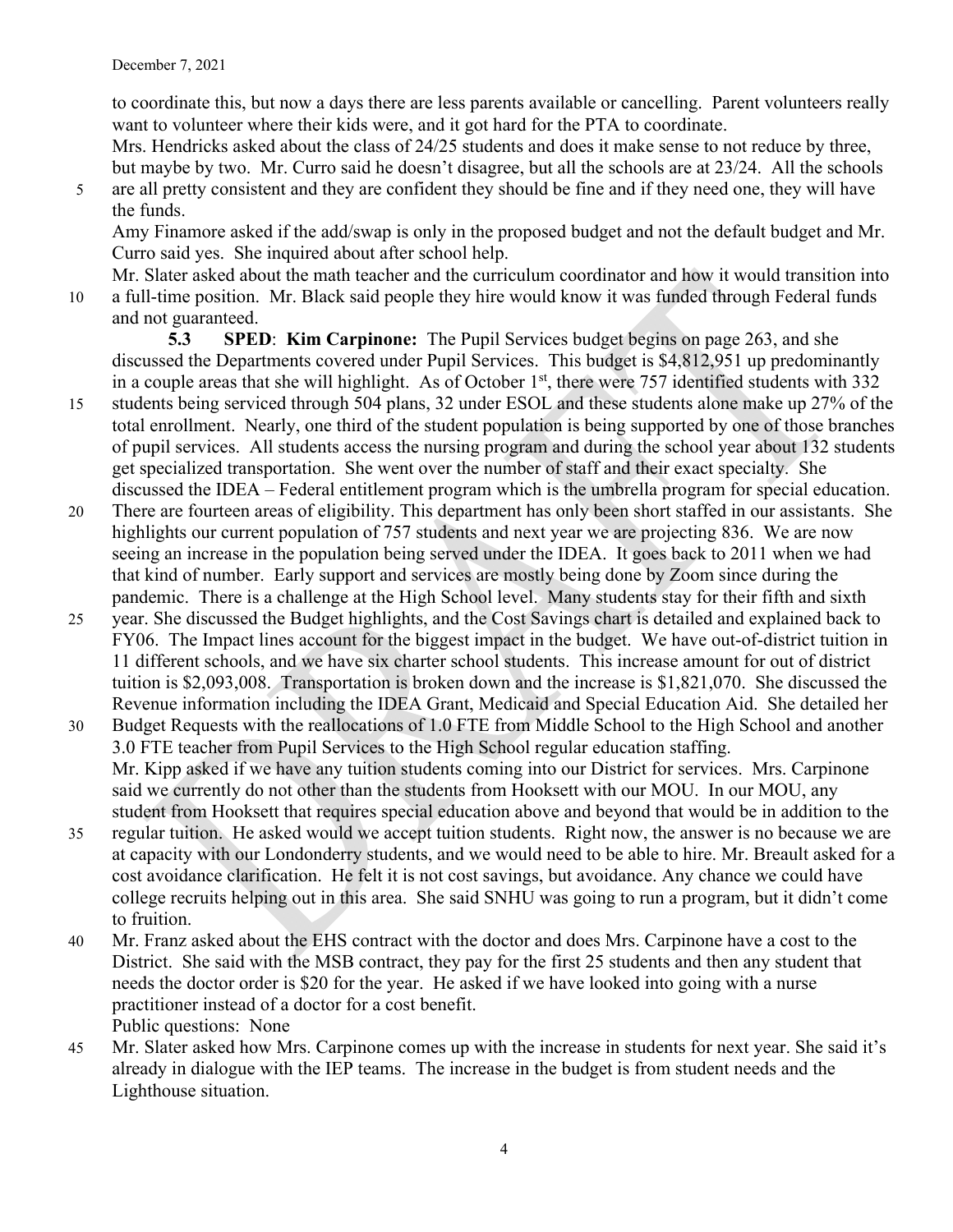Mrs. Hendricks asked where does the remaining 28% come from for the IDEA and Mrs. Carpinone said the taxpayers. With unexpected out-of-district students not budgeted for, where does the money come from. Since it is a requirement, if we have drawn that money down, it would have to come out of operating budget.

5

# **6. Public Comment***: Mr. DePasse made a motion to open public comment. Mrs. Loughlin seconded the motion. The motion passed by a 5-0 vote*.

Mr. Slater would like to see us try moving forward because the Board gets a lot of questions and emails and before our opening of the agenda it used to be Questions, Announcement and Presentations. He

- 10 would like if a Board member or the Chair can direct the person instead of having them walk away without an answer with an avenue for them to go to. Typically, the Chair answers the emails, and the Board can say our piece, but not make a decision. If the same questions come into the Board and then the Board could discuss before Public Comment. The Chair could keep track of the emails and bring it up before Public Comment starts and that individual might be here, and we can discuss as a Board of five
- 15 and a resolution can be made. He's trying to find a way, so the people feel they are heard and answer the questions tonight or direct them to an avenue for the answer. Amy Finamore felt that is a great idea. Heather Burr Carey, Londonderry: On Mr. Black's sheet, it mentioned at the January 11<sup>th</sup> meeting the findings from the Medical Advisory Committee will be discussed and she is wondering how the committee is going to be formed.
- 20 Ken Samoisette, Londonderry: He gave feedback on masks. He felt that natural immunity is not discussed only the vaccine. Regarding the vaccine clinic, he is not for that in the school. He doesn't see consent only coercion, and he hopes it doesn't come to the schools or the School Board. There is no back to normal. He's worried for the kids.

Tim Porter, Quentin Drive: He referenced the sheet Mr. Black handed out. In reference to the final

25 sentence on the sheet and following directives, and he would like Mr. Black to expand on that and what are the directives he means by that. Amy Finamore said the entire memo would be contingent on Board approval. He wanted to know what the hypothetical scenario would be that would change the optional strategy.

Dannie Richards, Londonderry: She discussed Medicaid eligibility.

30 Bill Hamilton, Londonderry: He discussed that his taxes just went up 25%. He hopes the teachers on this Federal Grant are told right off the bat that their initial job is to put themselves out of a job. Their success would mean that they would potentially not be carried over to next budget. He would like to see monitors in the café because the people in the back of the rooms can't see the screen. He would like to see more of the assumptions that went into the budget so they can see how the vacancies are budgeted.

35 He felt there are always vacancies. *Mr. DePasse made a motion to close public comment. Mrs. Loughlin seconded the motion. The motion passed by a 5-0 vote.* 

**7. Non-Public Session: Non-Public Session requested under RSA 91-A:3, Section II (b) and**  40 **(c)**. *Mr. DePasse made a motion to move into Non-Public Session requested under RSA 91-A:3, Section II (b) and (c). Mrs. Loughlin seconded the motion. The motion passed by a roll call vote.* 

- **8. Adjournment**: The meeting was adjourned at 10:18PM.
- 45 Respectfully submitted,

Lisa Muse School Board Secretary